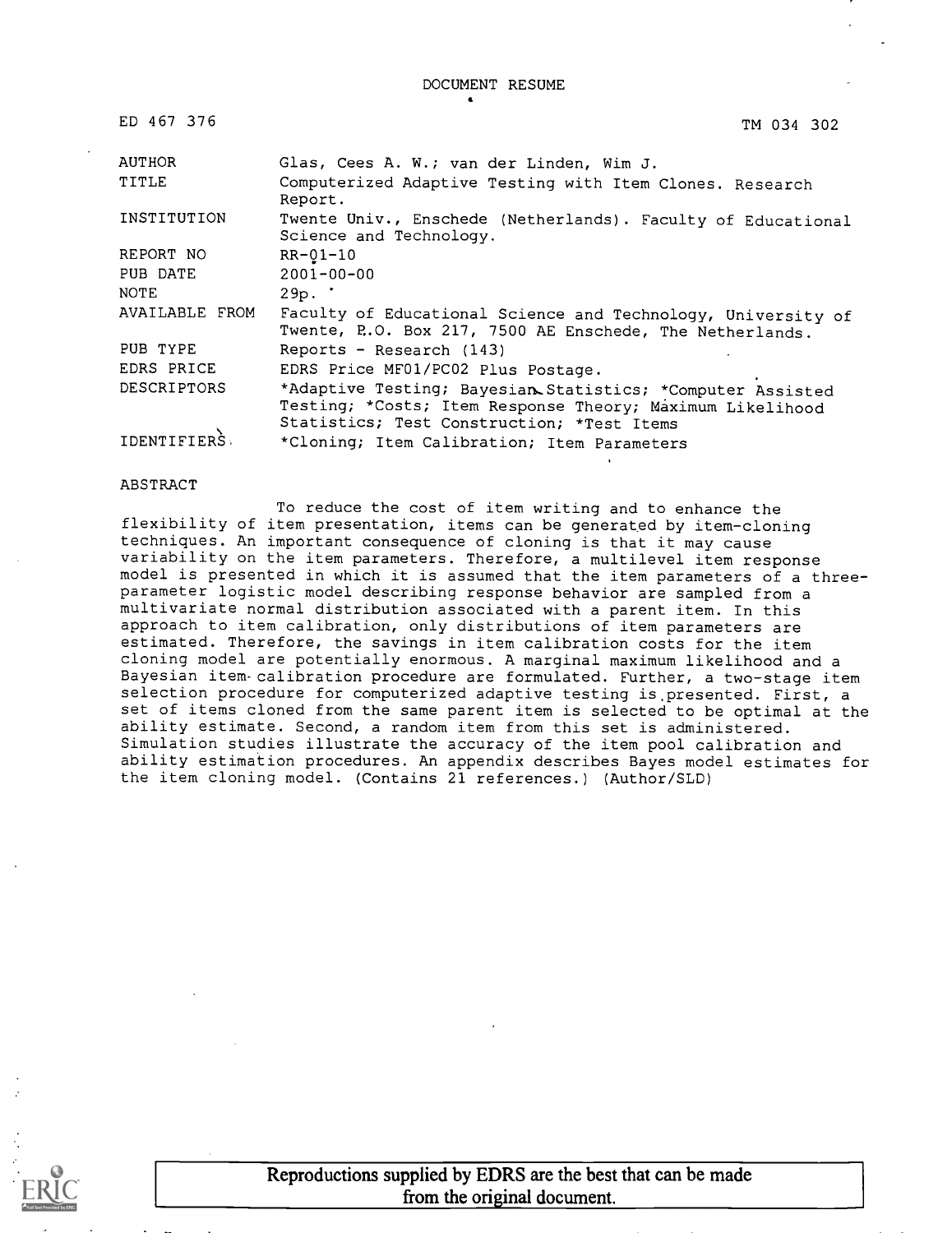

 $\mathcal{L}$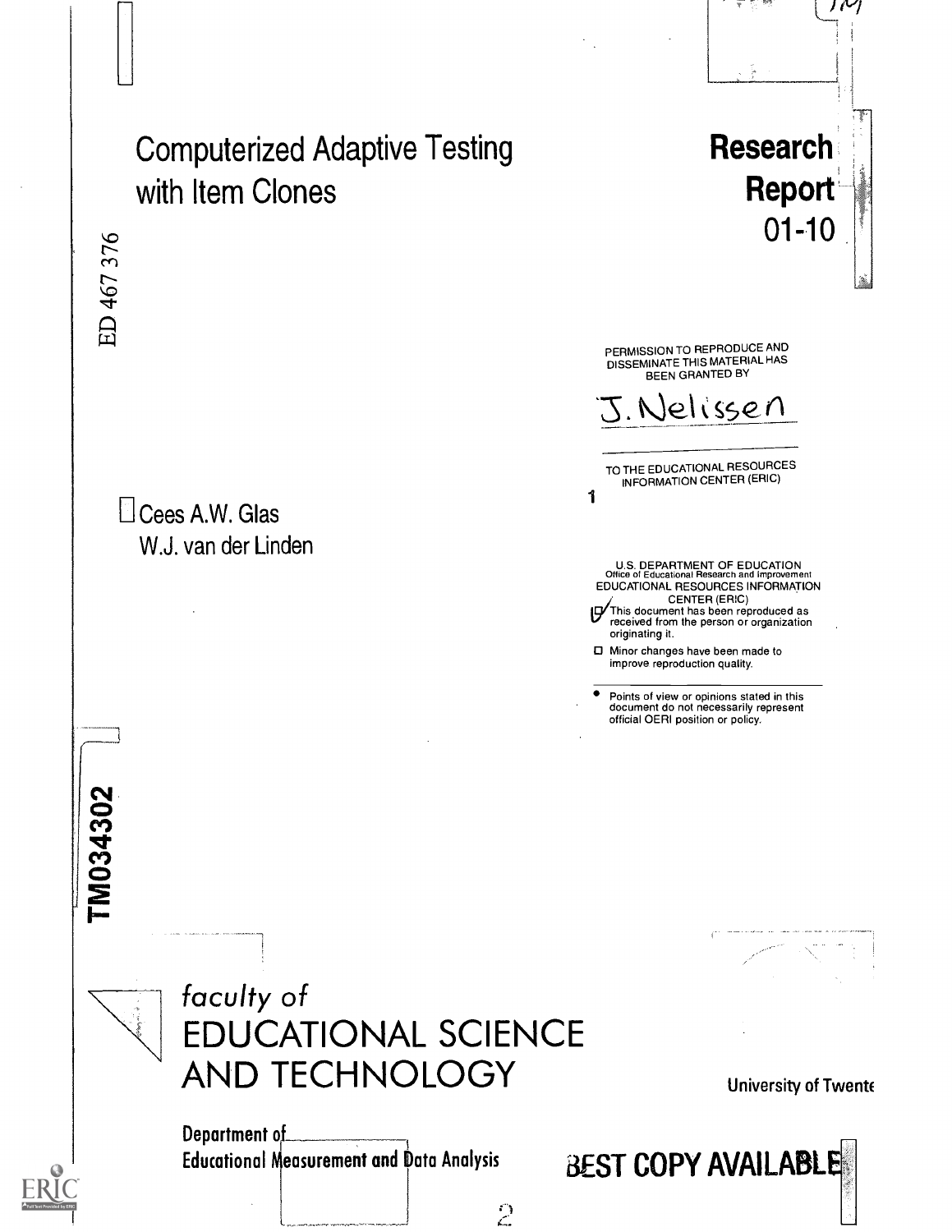# Computerized Adaptive Testing With Item Clones

t,

Cees A.W. Glas

 $\ddot{\phantom{a}}$ 

 $\sim 10^{-10}$ 

 $\ddot{\phantom{a}}$ 

 $\sim$ 

Wim J. van der Linden

 $\sim 10$ 



 $\hat{\mathcal{A}}$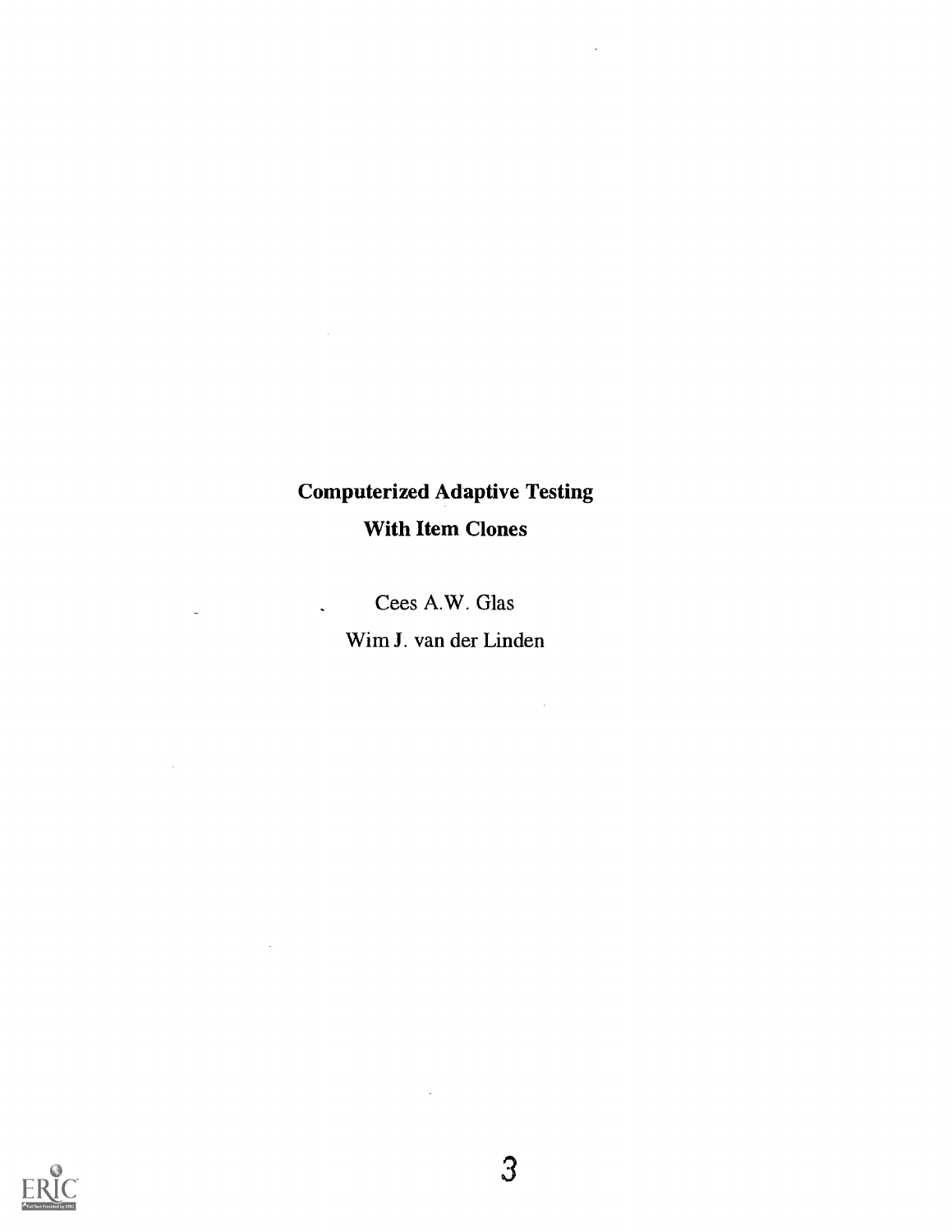## Abstract

To reduce the cost of item writing and to enhance the flexibility of item presentation, items can be generated by item-cloning techniques. An important consequence of cloning is that it may cause variability on the item parameters. Therefore, a multilevel item response model is presented were it is assumed that the item parameters of a 3-parameter logistic model describing response behavior are sampled from a multivariate normal distribution associated with a parent item. In the present approach to item calibration, only distributions of item parameters are estimated. Therefore, the savings in item calibration costs for the item cloning model are potentially enormous. A marginal maximum likelihood and a Bayesian item calibration procedure are formulated. Further, a twostage item selection procedure for computerized adaptive testing is presented: First, a set of items cloned from the same parent item is selected to be optimal at the ability estimate. Second, a random item from this set is administered. Simulation studies illustrate the accuracy of the item pool calibration and ability estimation procedures.

Keywords: computerized adaptive testing, item clones, item shells, multilevel item response theory, marginal maximum likelihood, Bayesian item selection.

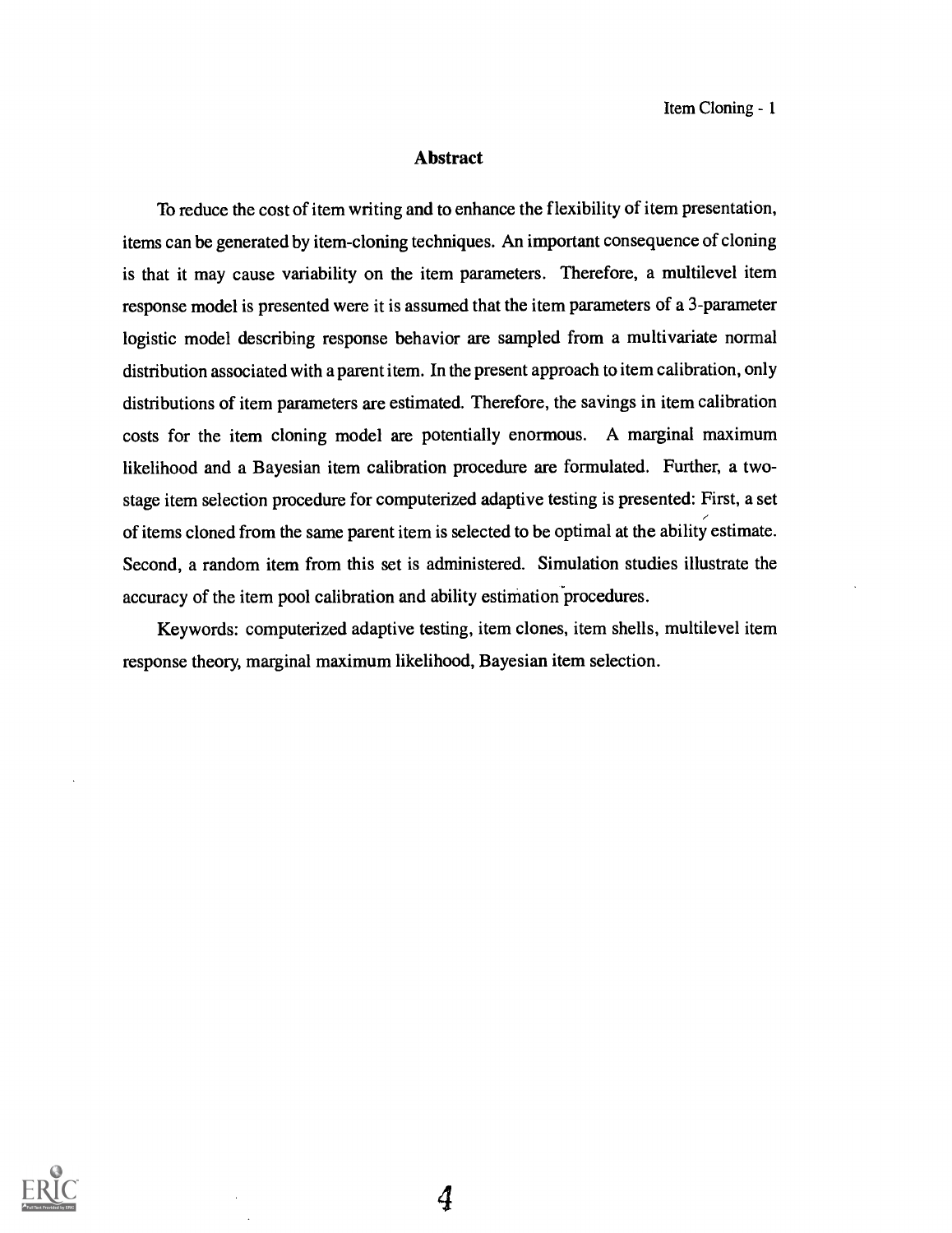Item Cloning - 2

# Introduction

A major impediment to cost-effective implementation of computerized adaptive testing (CAT) is the amount of resources needed for item pool development. One of the solutions to the problem currently pursued is generating pools of items by using itemcloning techniques. Early pioneers of this idea were Bormuth (1970), Hively, Patterson and Page (1968) and Osburn (1968). Common to their approaches is a formal description of a set of "parent items" along with algorithms to derive a larger set of operational items from them. These parent items are known as "item forms", "item templates", or "item shells", whereas the items generated from them are now widely known as "item clones". We will use the term "parent item" to denote both the initial item and the set of clones generated from it.

Parent items may take the form of a syntactic description of a test item with one or more variable places for which substitution sets are specified. Clones are then generated by random draws from the substitution sets. In these "replacement set procedures" (Millman & Westman, 1989) the computer puts the answers to multiple-choice items in random order, picks distractors from a list of possible wrong answers, and, in numerical problems, substitutes random numbers in a specific spot in the item stem and adjusts the alternatives accordingly. Parent items may also consists of intact items from which clones are generated using transformation rules. Examples of such rules are linguistic rules that transform one verbal item into others, geometric rules that present objects from a different angle for spatial ability testing, transformations that allow one molecular structure to be derived from another in testing of knowledge of organic chemistry, or rules from proposition logic that generate items for testing of the ability in analytic reasoning. Comprehensive reviews of the technology of item cloning are given in Bejar (1993) and Roid and Haladyna (1982).

An important question is whether clones from the same parent item have comparable statistical characteristics. If they do, important savings in the costs of item pool calibration are possible, because it would then suffice to calibrate the characteristics of the parent only. In an extreme case, one might assume that the item parameters are constant over

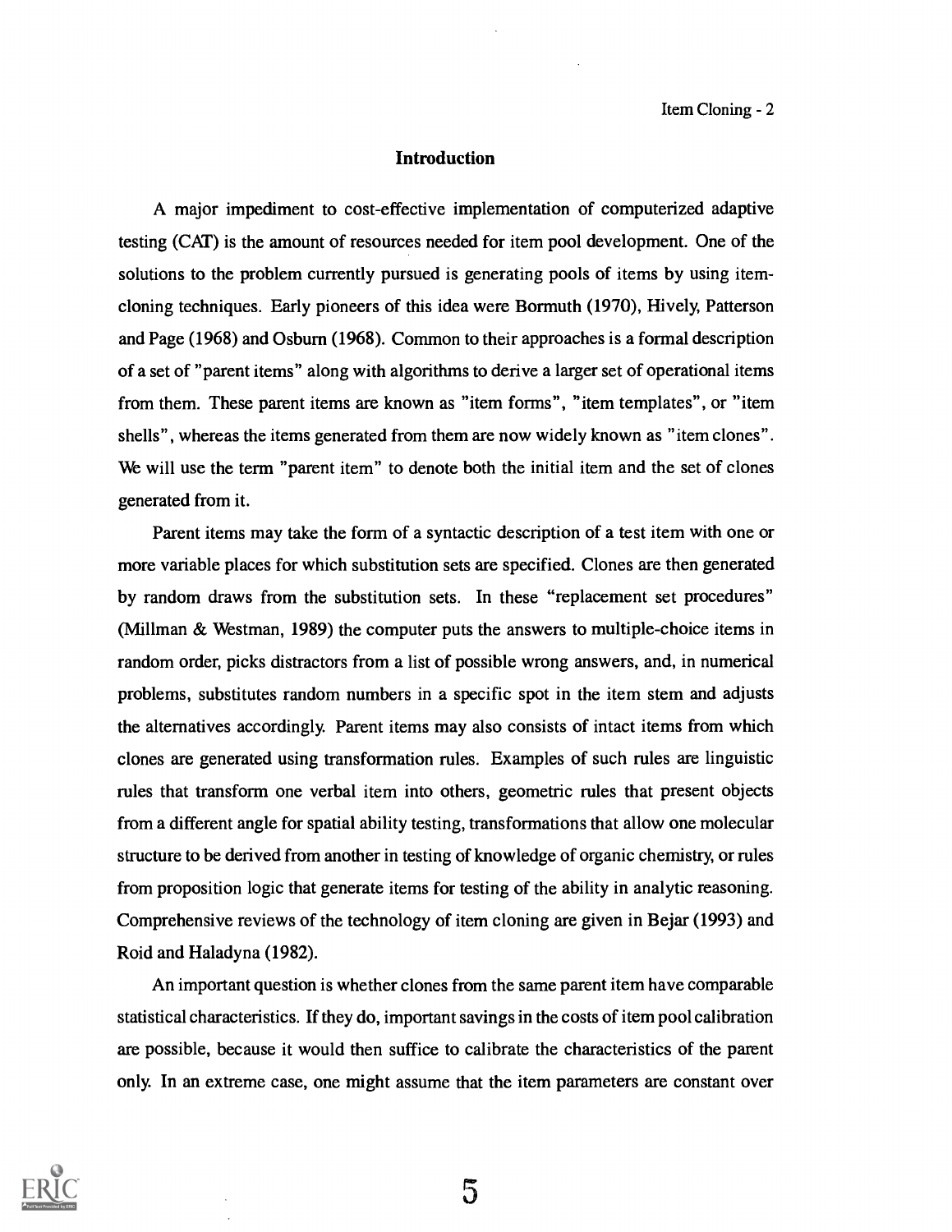the clones derived from the same parent. Empirical studies addressing this question are reported in, for example, Hively, Patterson and Page (1968), Macready (1983), Macready and Merwin (1973) and Meisner, Luecht and Reckase (1993). The general impression from these studies is that the variability between clones from the same parent is much smaller than between parents, but not small enough to justify the assumption of identical values. Of course, the size of the remaining variability depends on various factors, such as the type of knowledge or skill tested and the implementation of the item cloning technique.

The current paper is based on the expectation that attempts to improve item cloning techniques are desirable but that some degree of within-parent variability will always remain. The best way to deal with this variability is not to ignore it, but to model the distribution of the item parameters and allow for the uncertainty about their individual values when selecting the adaptive test.

A design for adaptive testing that fits in naturally with this approach is one with item selection based on stratified or two-staged sampling of items from the pool. In this sampling design, each item is selected in the following two steps: (1) A parent is selected from the pool with a set of clones that is optimal at the current ability estimate of the examinee; (2) A clone is randomly sampled from the set and administered to the examinee. This design capitalizes on the statistical advantage of administering tests with items adapted to the examinee's ability but, as will be discussed below, due the random sampling in the second step, also saves an important part of the resources needed for item calibration in regular CAT

The proposed sampling design leads to a two-level item response theory (IRT) approach–with a lower level at which item clones are represented by a three-parameter logistic (3PL) model and a higher level at which the item parameters in this model are random with a (joint) distribution that represents within-parent variability. To capture between-parent variability in item parameter values, these distributions are allowed to vary in location and variance.

In the model below, the distributions of the item parameters for the parents are characterized by nine hyperparameters each. The values for these hyperparameters are

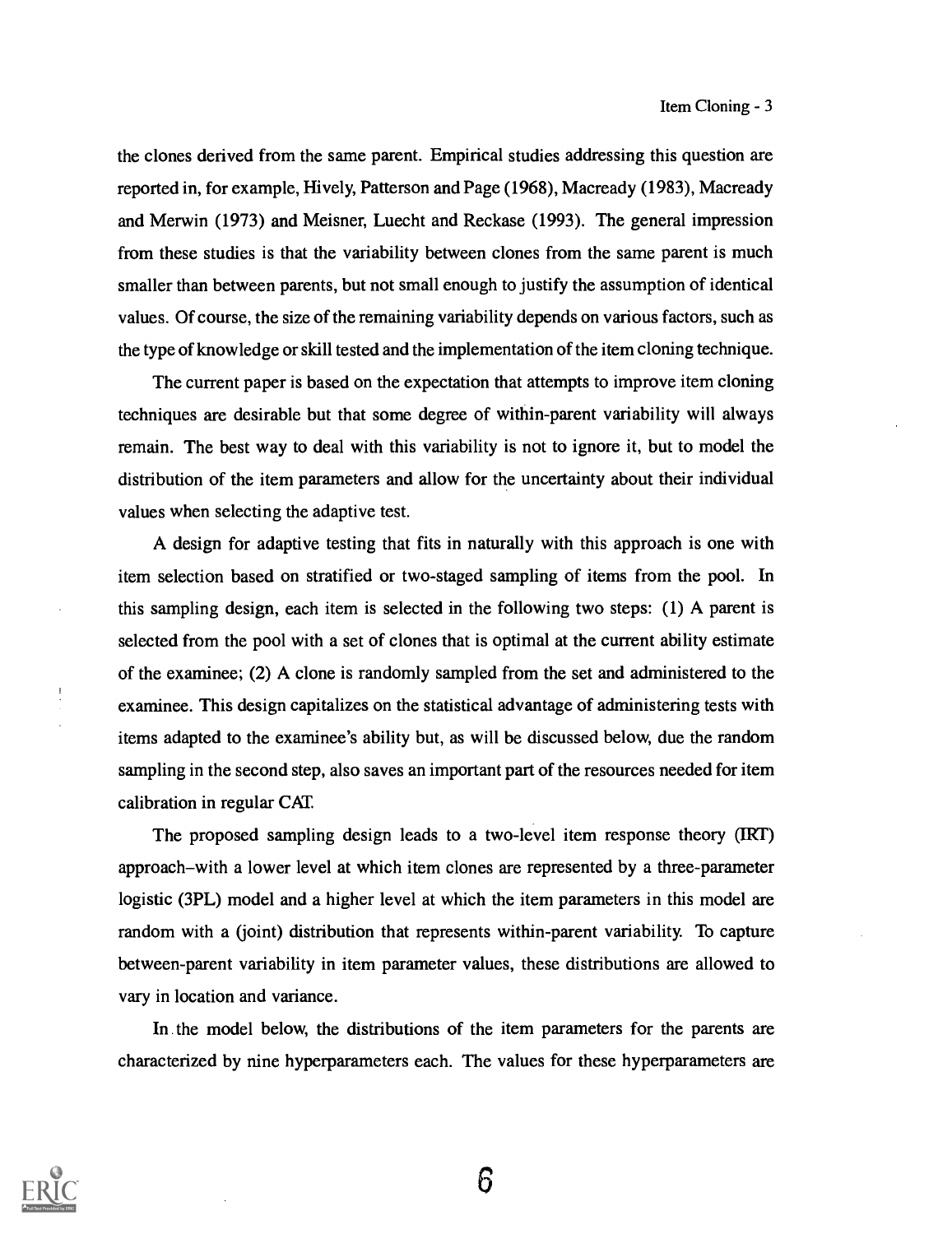estimated from a data set where, for each examinee in the sample, one clone sampled from its parent. Because sampling is at random, the fact that the responses to the other clones from the same parent are missing can be ignored. Estimating nine hyperparameters per parent is the equivalent of calibrating three items under the 3PL model. Since itemcloning techniques easily lead to much large numbers of clones per parent, the savings in the resources needed when collecting calibration data are potentially enormous.

When selecting parent items in the first stage of the item-selection procedure, we have to cope with distributions rather than individual values for the item parameters. An obvious solution is to base selection of the parents on a Bayesian criterion with the distribution of the item parameters averaged out. The result is a reduction in the accuracy of ability estimation. Numerical examples of this reduction are shown in the empirical examples presented below, both relative to the case of regular CAT from a pool of individual items and a pool of cloned items calibrated under the regular 3PL model.

It is instructive to observe how the proposed type of adaptive testing can be viewed as an intermediate case of (1) classical domain-referenced testing under a binomial model (e.g., Lord & Novick, chap. 23) and (2) regular CAT from a pool of individual items. This type of CAT shares the idea of random item selection with the former and optimal selection at ability estimates with the latter. If all variability between the item-parameter values is within the parents, it is identical to domain-referenced testing. If all variability is between the parents, it is identical to CAT from a pool of individually written and calibrated items. However, if item cloning is effective, much smaller within-parent than between-parent variability is expected, and the proposed type of adaptive testing has efficiency close to regular CAT.

From a practical point of view it often is necessary to have test specialist review items generated by cloning algorithms before they are administered. The necessity of review becomes more crucial if (1) the domain of knowledge or skills contains socially sensitive material and (2) the algorithms can not be fully trusted. However, from a statistical point of view, it does not make much difference if in the second stage of item selection clones are drawn randomly from large sets of items generated and reviewed earlier that are stored

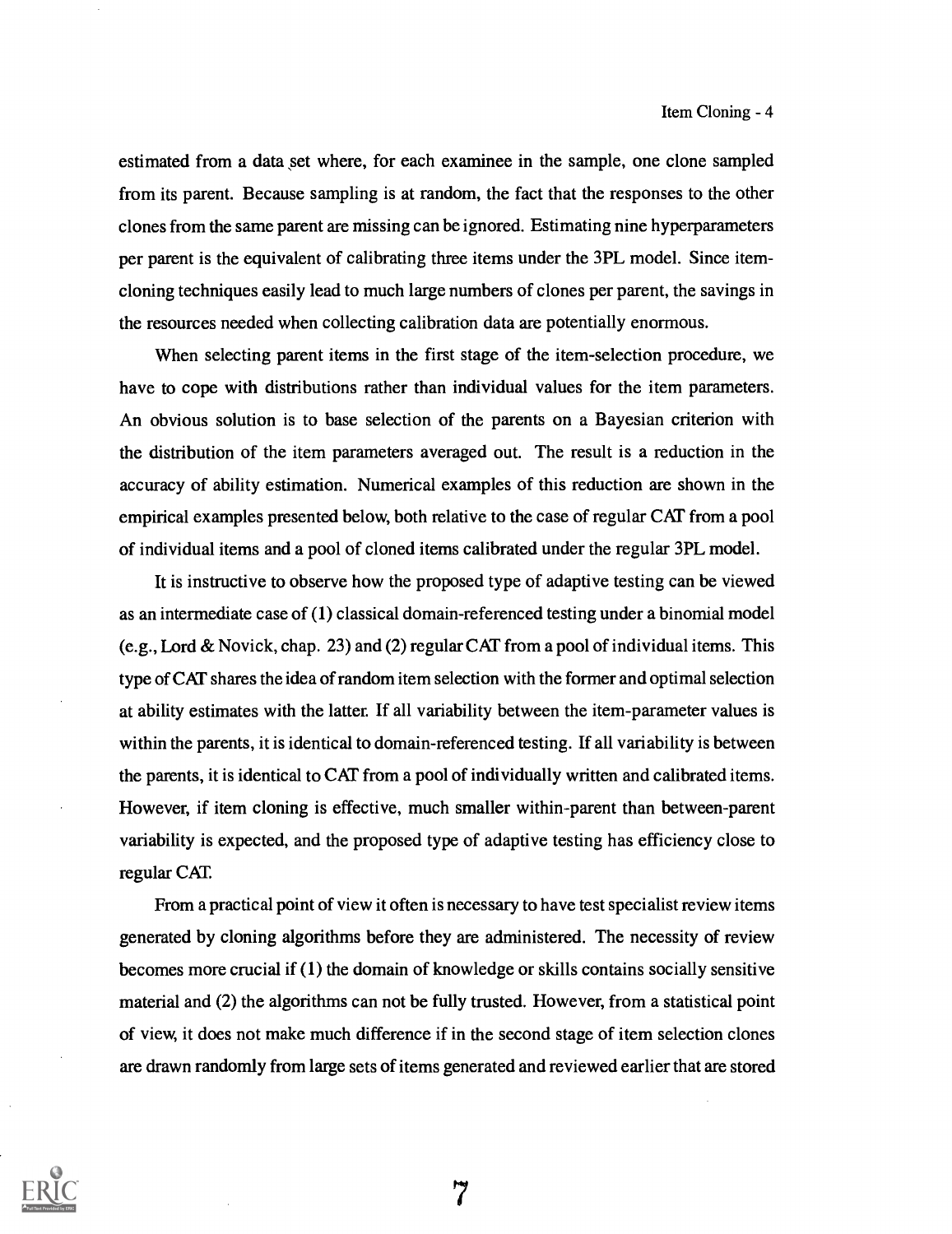physically in computer memory or if they are generated on the fly by computer algorithms with a random seed. In either case the critical assumption of random sampling is met, and sampling is from approximately the same parameter distributions.

# Model

Consider an item pool generated from parents  $p = 1, ..., P$ . The clones from parent p will be labeled  $i_p = 1, ..., I_p$ . The first-level model is the 3PL model, which describes the probability of success on item  $i_p$  as

$$
p_{i_p}(\theta) \equiv \Pr\{X_{i_p} = 1\} \equiv c_{i_p} + (1 - c_{i_p}) \frac{\exp[a_{i_p}(\theta - b_{i_p})]}{1 + \exp[a_{i_p}(\theta - b_{i_p})]},
$$
(1)

where  $X_{i_p}$  is the response variable for item  $i_p$ , with  $X_{i_p} = 1$  for a correct and  $X_{i_p} = 0$  for an incorrect response. The values of the item parameters  $(a_{i_s}, b_{i_s}, c_{i_s})$  are realizations of a random vector. The second-level model describes the distribution of this vector through the transformation

$$
\boldsymbol{\xi}_{i_p} = (\log a_{i_p}, b_{i_p}, \log \mathrm{i} t \ c_{i_p}) \tag{2}
$$

with a multivariate normal distribution

$$
\xi_{i_p} \sim N(\mu_p, \Sigma_p),\tag{3}
$$

where  $\mu_p$  is the vector with the mean values of the item parameters for parent p and  $\Sigma_p$  their covariance matrix. The transformation in (2) is introduced to give the item parameters scales for which the assumption of multivariate normality in (3) is reasonable.

In the calibration and item selection procedures below, we will assume that  $\theta$  has a standard normal prior distribution, that is,

$$
\theta \sim N(0,1). \tag{4}
$$

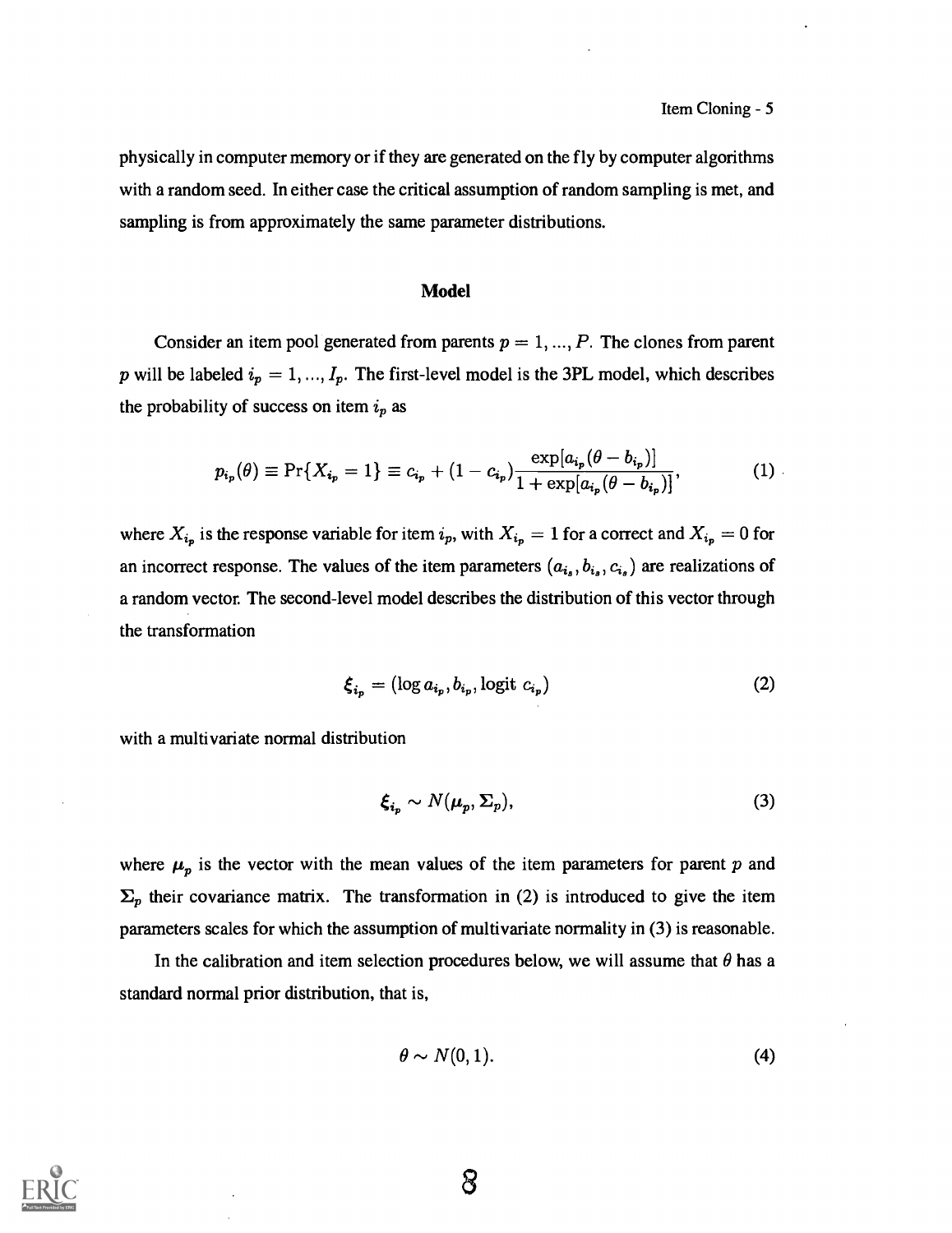This assumption holds if j is from a population of exchangeable examinees with a normal distribution of abilities.

The model presented in (1)-(4) has several relatives. The multilevel IRT models for testlets in Bradlow, Wainer & Wang  $(1999)$  and Wainer, Bradlow, and Zu  $(2000)$  differ fro the present model in having a random component for difficulty parameter  $b_i$  but fixed parameters  $a_i$  and  $c_i$ . The random component is used to allow for dependence between responses to fixed items in the same testlet. Because our items are randomly sampled from parents, all item parameters need to be random and dependence between responses to items from the same parent is captured by the covariance matrix in (3). The present model also differ from the one in Albers, Does, Imbos and Jansen (1989) and Janssen, Tuerlinckx, Meulders and de Boeck (2000) who also assume item sampling but model the process by a version of the 1PL model with a random difficulty parameter.

# Item Pool Calibration

In the present approach, item pool calibration amounts to estimation of the values for each parent of the hyperparameters in the distribution in (3). It is assumed that these parameters are stacked in a vector  $\eta \equiv (\mu_1, \Sigma_1, ..., \mu_P, \Sigma_P)$ . The values of these parameters can be estimated by the methods of marginal maximum likelihood (MML) or Bayes modal estimation (MAP).

The response vector of examinee j is denoted as  $x_j \equiv (x_{i_1j_1} \ldots x_{i_pj})$ , where  $i_p$  is item clone i randomly drawn from parent p. As already noted, estimation of vector  $\eta$ is from a data set with for each examinee  $j$  the responses to one item clone sampled from its parent. Because the responses to the other item clones are missing at random, they can be ignored. In practice, the adaptive nature of the test will also involve sets of calibration data with examinees missing parents. These data are missing at random too. However, to save unnecessary complexity, our notation will not make this incompleteness explicit.

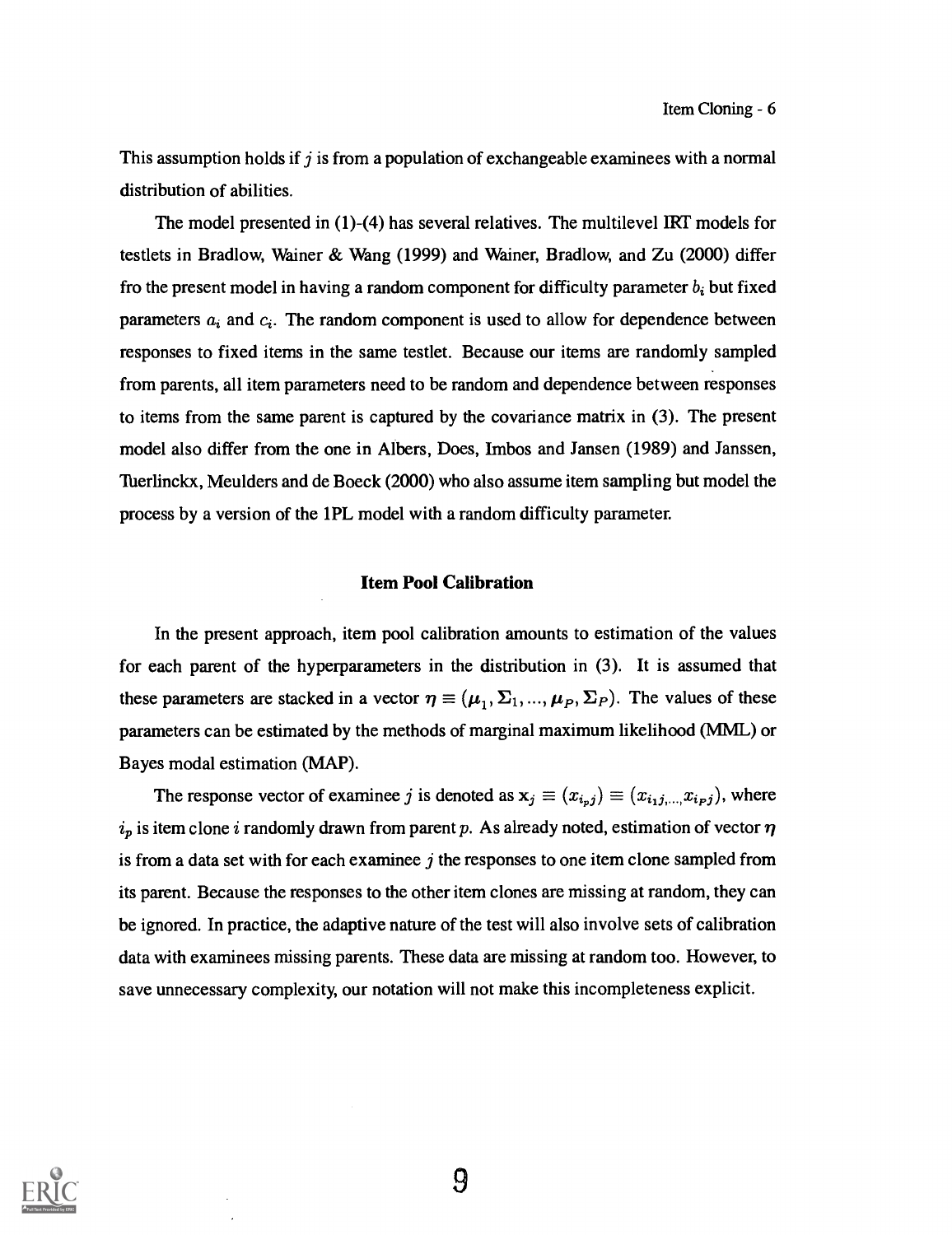# MML Calibration

I

In MML estimation, a distinction in made between structural and nuisance parameters. The structural parameters are estimated from a log-likelihood marginalized with respect to the nuisance parameters. In the present case, the structural parameters are in the vector  $\eta$ , whereas the nuisance parameters are the ability parameters  $\theta$  and the random item parameters  $\xi_{i_p}$ . These nuisance parameters are supposed to be stacked in vectors  $\theta$  and  $\xi$ , respectively.

The marginal probability of observing response pattern  $x_j$  is given by

$$
p(\mathbf{x}_j; \boldsymbol{\eta}) = \int \ldots \int p(\mathbf{x}_j \mid \theta, \boldsymbol{\xi}) f(\boldsymbol{\xi}, \theta | \boldsymbol{\eta}) d\boldsymbol{\xi} d\theta \qquad (5)
$$

$$
= \int \dots \int \prod_{p} p(\mathbf{x}_{i_p j} | \theta, \xi_{i_p}) h(\xi_{i_p} | \boldsymbol{\mu}_p, \boldsymbol{\Sigma}_p) \phi(\theta) d\xi_{i_p} d\theta \tag{6}
$$

$$
= \int \left[ \prod_{p} \int ... \int p(\mathbf{x}_{i_{p}j} \mid \theta, \xi_{i_{p}}) h(\xi_{i_{p}} \mid \mu_{p}, \Sigma_{p}) d\xi_{i_{p}} \right] \phi(\theta) d\theta. \tag{7}
$$

The marginal log-likelihood of  $\eta$  is given by

$$
\log L(\boldsymbol{\eta}; \mathbf{x}) = \sum_{j} \log p(\mathbf{x}_j; \boldsymbol{\eta}). \tag{8}
$$

The marginal likelihood equations for  $\eta$  can be easily derived using Fisher's identity (Efron, 1977; Louis 1982). The first-order derivatives with respect to  $\eta$  can be written as

$$
\frac{\partial}{\partial \eta} \log L(\eta; \mathbf{x}) = \sum_j E(\frac{\partial}{\partial \eta} \log f_j(\xi, \theta_j | \eta) | \mathbf{x}_j, \eta) = \mathbf{0}, \tag{9}
$$

where  $\log f_j(\xi, \theta_j | \eta)$  is the so-called "complete data" log-likelihood

$$
\log f(\xi_{i_p}, \theta | \boldsymbol{\eta}) =
$$
  

$$
\sum_{p} \log p(\mathbf{x}_{i_p j} | \theta, \xi_{i_p}) + \sum_{p} \log p(\xi_{i_p} | \boldsymbol{\eta}) + \log \phi(\theta),
$$

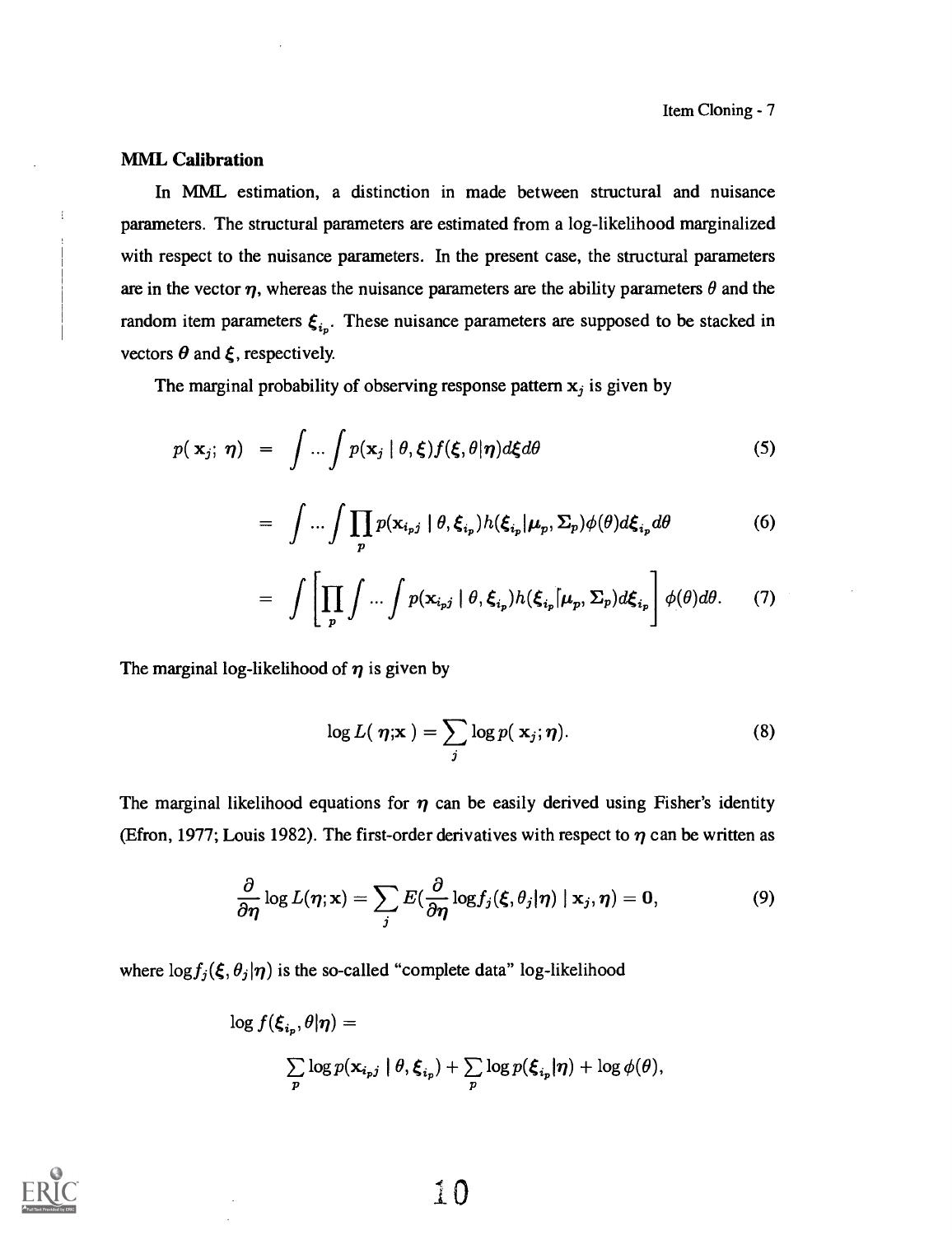and the expectation is with respect to the conditional posterior density for the nuisance parameters, that is, with respect to

$$
p(\xi_{i_p}, \theta \mid \mathbf{x}_j, \boldsymbol{\eta}) \propto \prod_p p(\mathbf{x}_{i_p j} \mid \theta, \xi_{i_p}) p(\xi_{i_p} | \boldsymbol{\mu}_p, \boldsymbol{\Sigma}_p) \phi(\theta).
$$
 (10)

It follows that the likelihood equations are given by

$$
\mu_{pu} = \sum_{j} E(\xi_{pu} \mid \mathbf{x}_j, \boldsymbol{\eta}), \qquad (11)
$$

$$
\sigma_{pu}^2 = \sum_j E(\xi_{pu}^2 \mid \mathbf{x}_j, \boldsymbol{\eta}) - \mu_{pu}^2, \qquad (12)
$$

and

$$
\sigma_{puv} = \sum_{j} E(\xi_{pu}\xi_{pv}\mathbf{x}_j, \boldsymbol{\eta}) - \mu_{pu}\mu_{pv}, \qquad (13)
$$

where indices u and  $v \neq u$  denote the uth and vth element in the parameter vectors. These equations can be solved using an EM or Newton-Raphson algorithm.

Computation of the standard errors of the parameters estimates is a straightforward generalization of the method for the 3PL model presented in Glas (2000). These estimates are found upon inverting the approximate information matrix

$$
\mathbf{H}(\boldsymbol{\eta},\boldsymbol{\eta}) \approx \sum_j E\left[\frac{\partial}{\partial \boldsymbol{\eta}} \log f_j(\boldsymbol{\xi},\theta_j | \boldsymbol{\mu}_s,\boldsymbol{\Sigma}_s) \mid \mathbf{x}_j,\boldsymbol{\eta}\right] E\left[\frac{\partial}{\partial \boldsymbol{\eta}} \log f_j(\boldsymbol{\xi},\theta_j | \boldsymbol{\mu}_p,\boldsymbol{\Sigma}_p) \mid \mathbf{x}_j,\boldsymbol{\eta}\right]^\prime.
$$

# Bayes Modal Calibration

The use of Bayes modal estimation can be motivated by the fact that the parameters in the 3PL model are sometimes hard to estimate because they are poorly determined by the available data. In such instances, the behavior of the item response functions over the region of the ability scale where the respondents are located can be described by different



 $\mathbf{I}$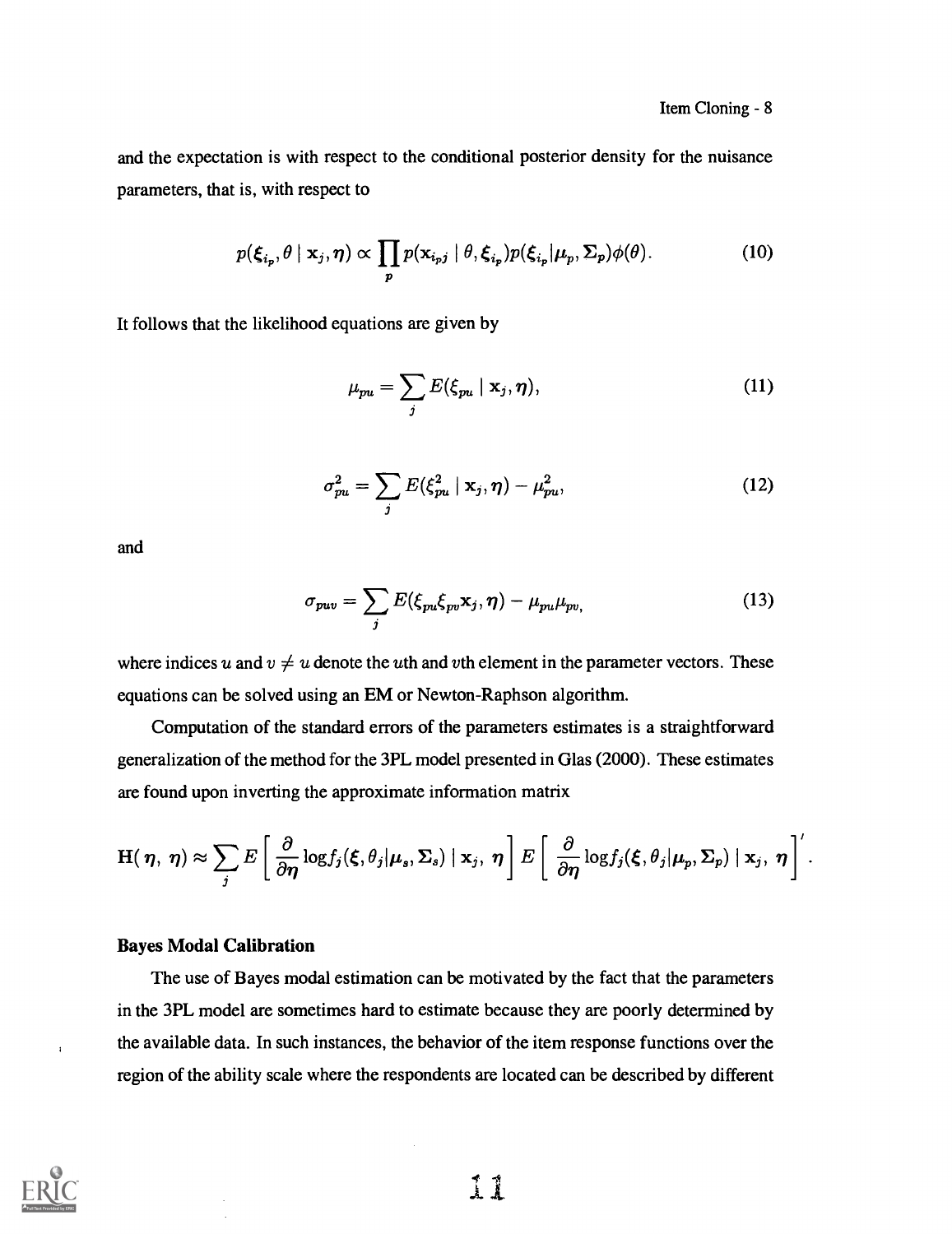combinations of parameter values. As a result, the estimates of the parameters in the 3PL model are highly correlated. Adding a covariance matrix for every parent may worsen the identifiability of the model for such data sets.

To obtain "reasonable", finite estimates, Mislevy (1986) considered a number of Bayesian approaches. Each of them entails the introduction of prior distributions on the item parameters. Parameter estimates are computed maximizing the log-posterior density of  $\eta$ , which is proportional to  $\log L(\eta; \mathbf{x}) + \log p(\eta | \zeta) + \log p(\zeta)$ , where  $p(\eta | \zeta)$  is the prior density of the  $\eta$ , characterized by parameters  $\zeta$ , which in turn follow a density  $p(\zeta)$ . In one approach, the prior distribution  $p(\eta | \zeta)$  is postulated by fixed the item calibrator; in another, often labeled empirical Bayes, the parameters of the prior distribution are estimated along with the other parameters, for example, as the modes of their posterior distribution. In our case, the second approach is formally identical to Bayes modal or maximum a posterior (MAP) estimation of the parent parameters, albeit that the estimates have to be found for all parents simultaneously. The approach involves a change of the likelihood equations to  $\partial \log L(\eta \mid x)\partial \eta + \partial \log p(\eta \mid x)\partial \eta = 0$ , while simultaneously the equations  $\partial \log p(\eta | \zeta)/\partial \zeta + \partial \log p(\zeta)/\partial \zeta = 0$  must be solved. An outline of the procedure for the current item cloning model is given in Appendix A.

#### **Discussion**

The assumption that all respondents are drawn from one population can be replaced by the assumption of multiple populations of respondents each with a normal ability distribution indexed by a unique mean and variance parameter. Bock and Zimowski (1997) point out that this generalization, together with the possibility of analyzing incomplete item-calibration designs, provides a unified approach to such problems as differential item functioning, item parameter drift, non-equivalent groups equating, vertical equating and matrix-sampled educational assessment. Though not illustrated here, calibration under the item-cloning model can also be extended to fit this framework.

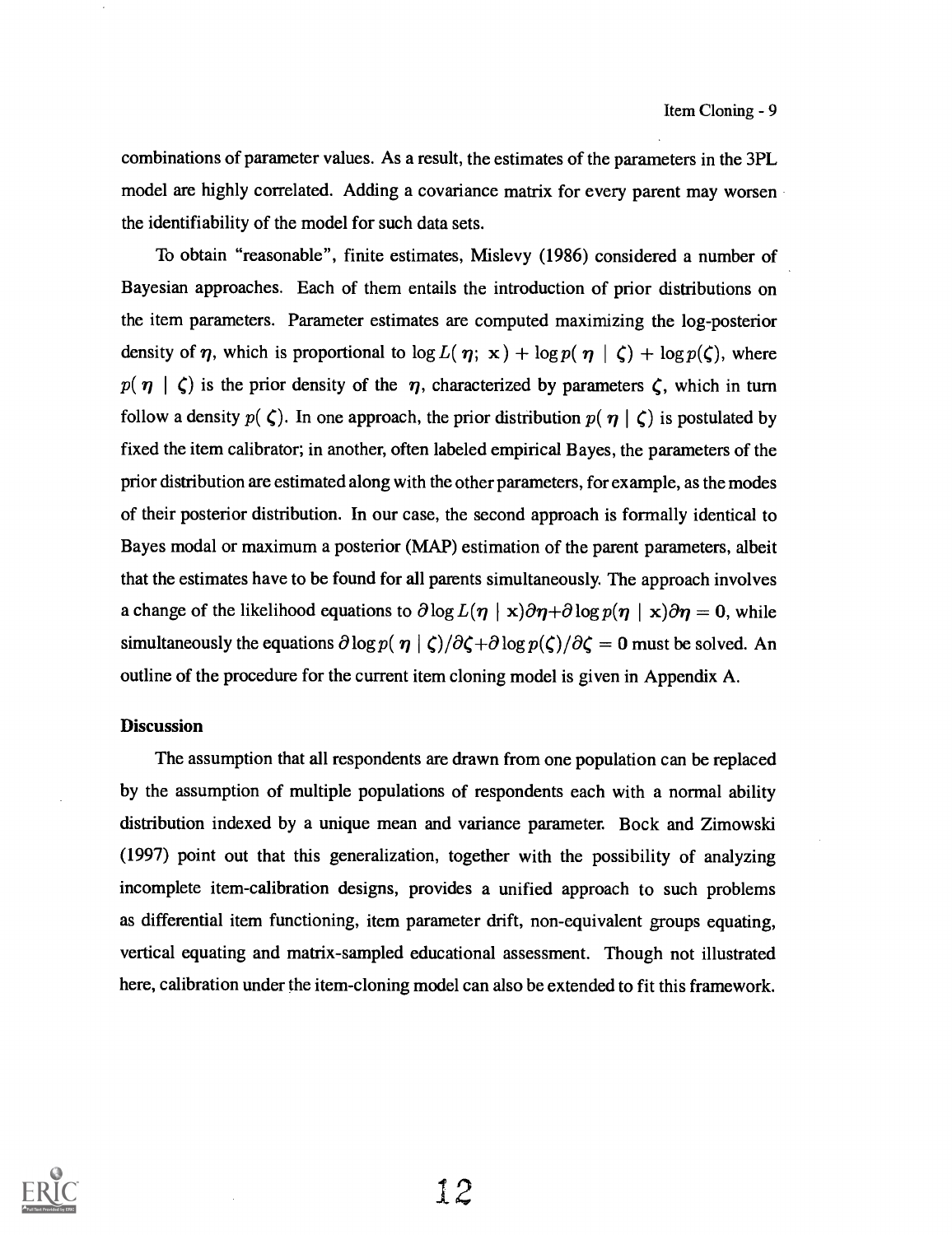## Adaptive Selection of Parent Items

Our initial estimate of the ability of examinee  $j$  is the prior distribution in (4), which has a density denoted as  $\phi(\theta)$ . Suppose parents 1, ...,  $k-1$  have been selected. For each parent a clone has been administered, the responses to which are denoted by a vector  $\mathbf{x}_j^{(k-1)} \equiv (x_{j1}, ..., x_{j(k-1)})$ . Then the posterior distribution of  $\theta$  given  $\mathbf{x}_j^{(k-1)}$  is

$$
p(\theta \mid \mathbf{x}_{j}^{(k-1)}) \propto \phi(\theta) \prod_{p=1}^{k-1} \int p(x_{jp} \mid \theta, \xi_p) p(\xi_p | \mu_p, \Sigma_p) d\xi_p.
$$
 (14)

The variance of this posterior distribution is denoted as  $\text{Var}(\theta|\mathbf{x}_i^{(k-1)})$ .

The kth parent should be selected to be optimal at this posterior distribution. Several Bayesian criteria of optimality have been suggested; for studies of several old and new criteria, see van der Linden (1998) and van der Linden and Pashley (2000). The one used in the computer simulations below is the criterion of minimum expected posterior variance adapted for use with the item-cloning model. It selects the kth parent to have minimum posterior variance averaged both over the set of clones associated with the parent and the responses to the clones predicted from the examinees current ability estimate.

If parent  $p$  in the pool would be selected as the  $k$ th parent in the test, the posterior predictive distribution of the response of examinee  $j$  to a random item from this parent given the previous responses  $x_i^{(k-1)}$  is given by

$$
f(x_{jp_k} \mid \mathbf{x}_j^{(k-1)}) = \int \left[ \int p(x_{jp_k} \mid \theta, \boldsymbol{\xi}_{p_k}) p(\boldsymbol{\xi}_{p_k} | \boldsymbol{\mu}_{p_k}, \boldsymbol{\Sigma}_{p_k}) d\boldsymbol{\xi}_{p_k} \right] p(\theta \mid \mathbf{x}_j^{(k-1)}) d\theta. \quad (15)
$$

Note that the probability of the response is first averaged over the distribution of the item parameters for parent  $p_k$  and then over the posterior distribution of the ability of the examinee.

The two possible responses lead to updates of the posterior variance which we denote as  $\text{Var}(\theta|\mathbf{x}_j^{(k-1)}, X_{jp_k} = 0)$  and  $\text{Var}(\theta|\mathbf{x}_j^{(k-1)}, X_{jp_k} = 1)$ . The proposed criterion for the

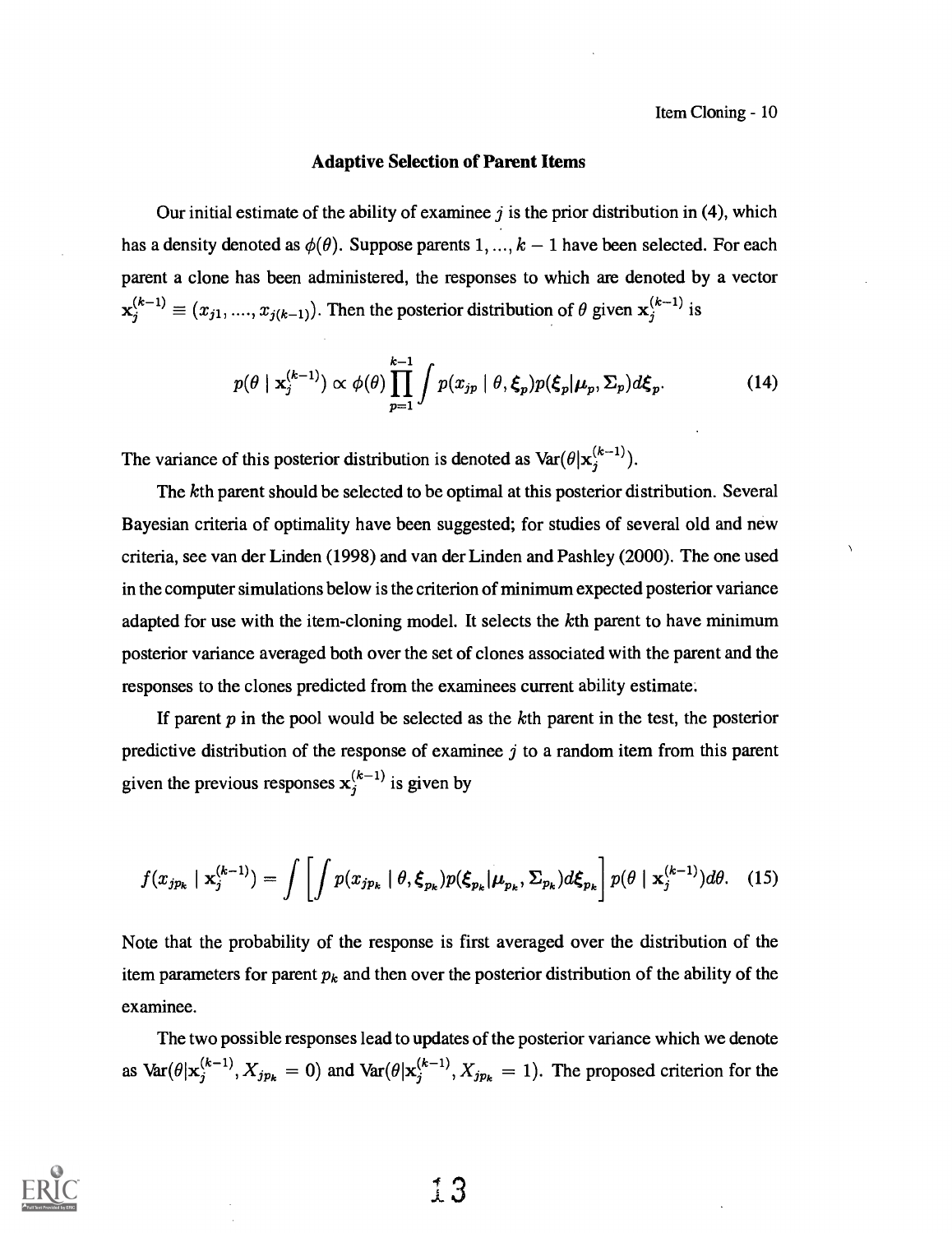selection of the kth parent is the expected value of this update. That is,

$$
p_k \equiv \arg \min_{r} \left\{ \text{Var}(\theta | \mathbf{x}_j^{(k-1)}, X_{jr_k} = 0) f(0 | \mathbf{x}_j^{(k-1)}) + \text{Var}(\theta | \mathbf{x}_j^{(k-1)}, X_{jr_k} = 1) f(1 | \mathbf{x}_j^{(k-1)}); r \in R_k \right\},
$$
\n(16)

where  $R_k$  is the set of parents in the pool from which the kth parent is chosen.

# Simulation Studies

Two simulation studies were conducted. One study was to address the accuracy of the MML calibration procedure for the item cloning model in (11)-(13) under a variety of conditions. The other to address the accuracy of the ability estimator from the item selection procedure based on the criterion in (16) under the same conditions.

Three different types of CAT were studied, namely CAT from a pool of:

- (1) cloned items calibrated and administered under the item cloning model;
- (2) individual items calibrated and administered under the regular 3PL model;
- (3) cloned items calibrated and administered under the regular 3PL model.

The comparison between Typel and Type 2 helps us to identify the potential loss in accuracy due to second-stage item sampling and the presence of random item parameters in the item cloning model. The comparison between Type 1 and Type 3 shows us the statistical consequences of adaptive testing from a pool of cloned items under a conventional model that ignores the dependences between responses to items cloned from the same parent. These dependences are created by the fact that such items share certain structural features and attributes. The regular 3PL model in Type 3 CAT does not allow for such dependences, whereas the multilevel IRT model in (1)-(3) for Type 1 CAT does.

### Items

Because the composition of the item pool can have a substantial impact on item calibration and ability estimation results in CAT, the items used in each of the three types of CAT were generated using a common multivariate normal distribution for the

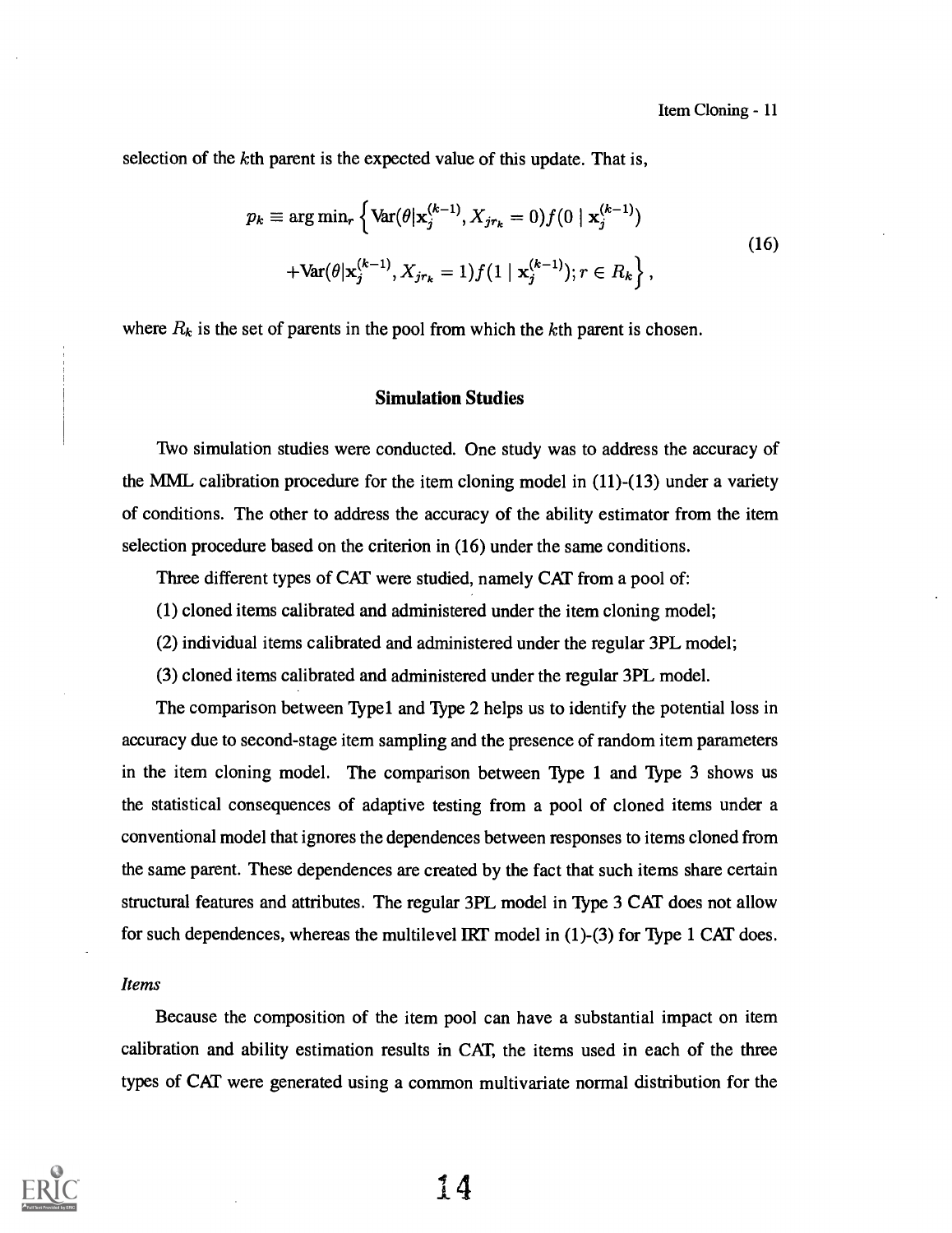(transformed) item parameters  $(\log a, b, \log it)$ , with mean

$$
\boldsymbol{\mu}_0 = (.0, .0, \text{logit}(.2)) \tag{17}
$$

and covariance matrix

$$
\Sigma_0 = \left[ \begin{array}{ccc} 0.20 & 0.05 & -0.05 \\ 0.05 & 1.00 & 0.10 \\ -0.05 & 0.10 & 0.10 \end{array} \right].
$$
 (18)

Item pools with a cloning structure were obtained by sampling the values for the vector of means of the distribution of the item parameters for each parent in (3),  $\mu_p$ , from (17)-(18). The covariance matrices of these distributions were all equated to the matrix in (18); that is,  $\Sigma_p$  was set equal to  $\Sigma_0$  for all p. Pools with individual items were obtained sampling their true item parameter values from the distribution in (17)-(18). To approximate the composition of the previous type of pool as closely as possible, the pools were refreshed for each replication.

#### Calibration

In this simulation study, the following additional variables were manipulated:

- (1) test length:  $n=20$ , 30 and 40 items;
- (2) sample size:  $N=100$ , 400 and 1,000 examinees.

For each condition, N examinees were simulated, drawing random values for  $\theta$ from the standard normal distribution. The mean absolute error in the estimates of the parameter in the item cloning model (Type 1 CAT) or the 3PL model used to calibrate the item pools (Type 2 CAT) are shown in Table 1.

# Insert Table 1 about here

The pattern in the errors for the two models are approximately the same. As expected, the errors decreased both in the size of the sample and the length of the test, and generally larger errors were obtained for the discrimination than for the difficulty parameters. The

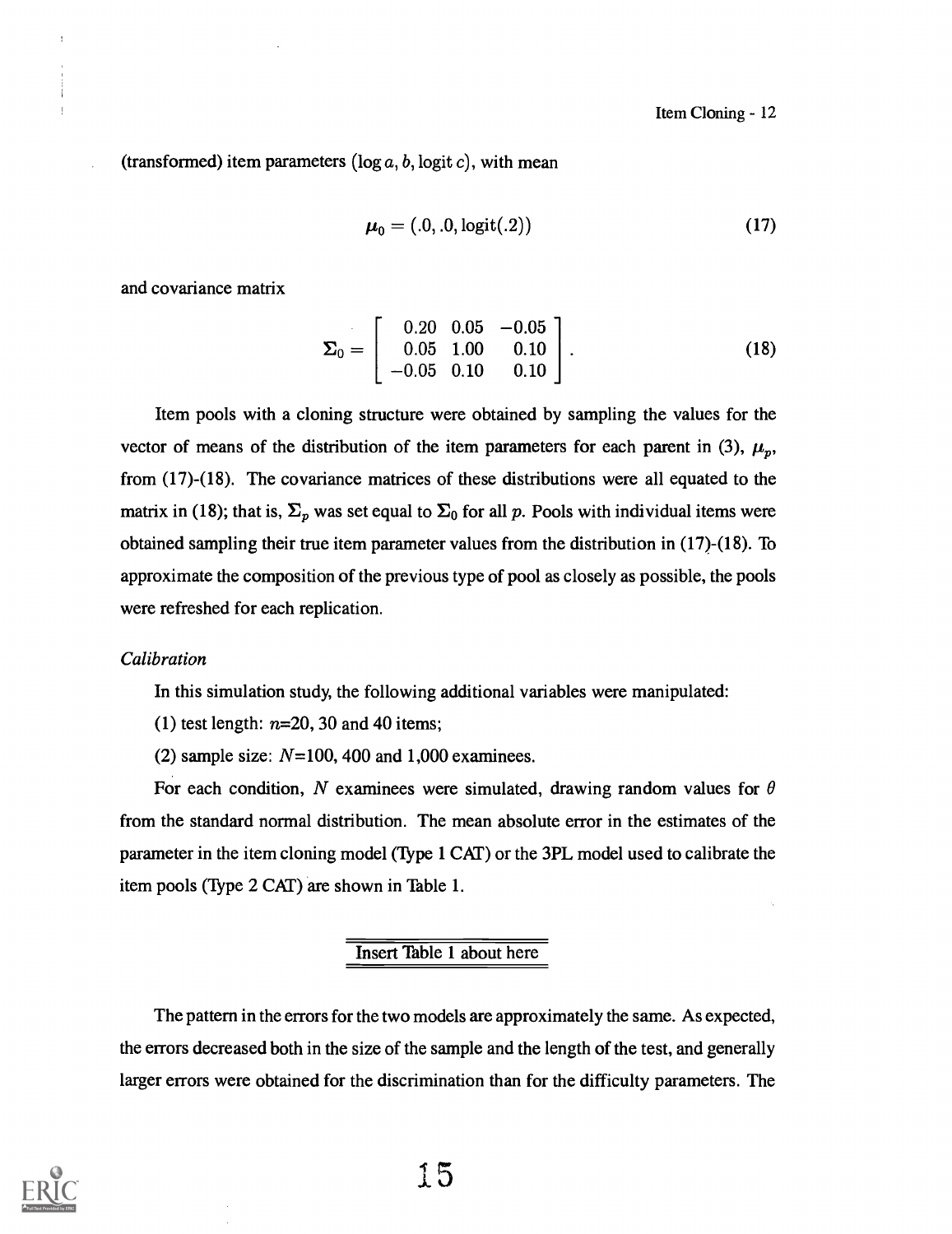last three columns show the differences in mean absolute error between the parameters estimates for the two models. The differences between the errors in the estimates of the guessing parameter are negligible. The differences between the errors in the estimates of the difficulty and discrimination parameters are small but, as expected, systematically in favor of those for the regular CAT model. (Observe that these two sets of parameters are on identical scales but have distributions true values that show random differences. For the given item pool size, the effect on the comparison in Table 1 can be assumed to be negligible, though.)

In Table 2, the same comparison is made for the parameters estimates for a pool of cloned items calibrated under the item cloning model in this paper (Type 1 CAT) and a regular 3PL model that ignores the item cloning structure (Type 3 CAT). The differences are generally larger than in the previous comparison.

# Insert Table 2 about here

The covariance matrix in (18) could be estimated only for calibration under the item cloning model. The mean absolute estimation errors are given in Table 3. Observe that the errors in the estimates of the variances decrease both in the sample size and the test length but that the decrease is negligible for the estimates of the covariances. Generally, but not unanticipated, estimation of the covariance matrix appeared to be much less accurate than estimation of the vector of means of the parameters in the item cloning model.

# Insert Table 3 about here

# Ability Estimation

The same three types of CAT as in the calibration study were studied. The size of the pool was always equal to 400. The final ability estimates in Type 1 CAT were calculated as the expected value of the posterior distribution (EAP estimate) in (14). In the other



÷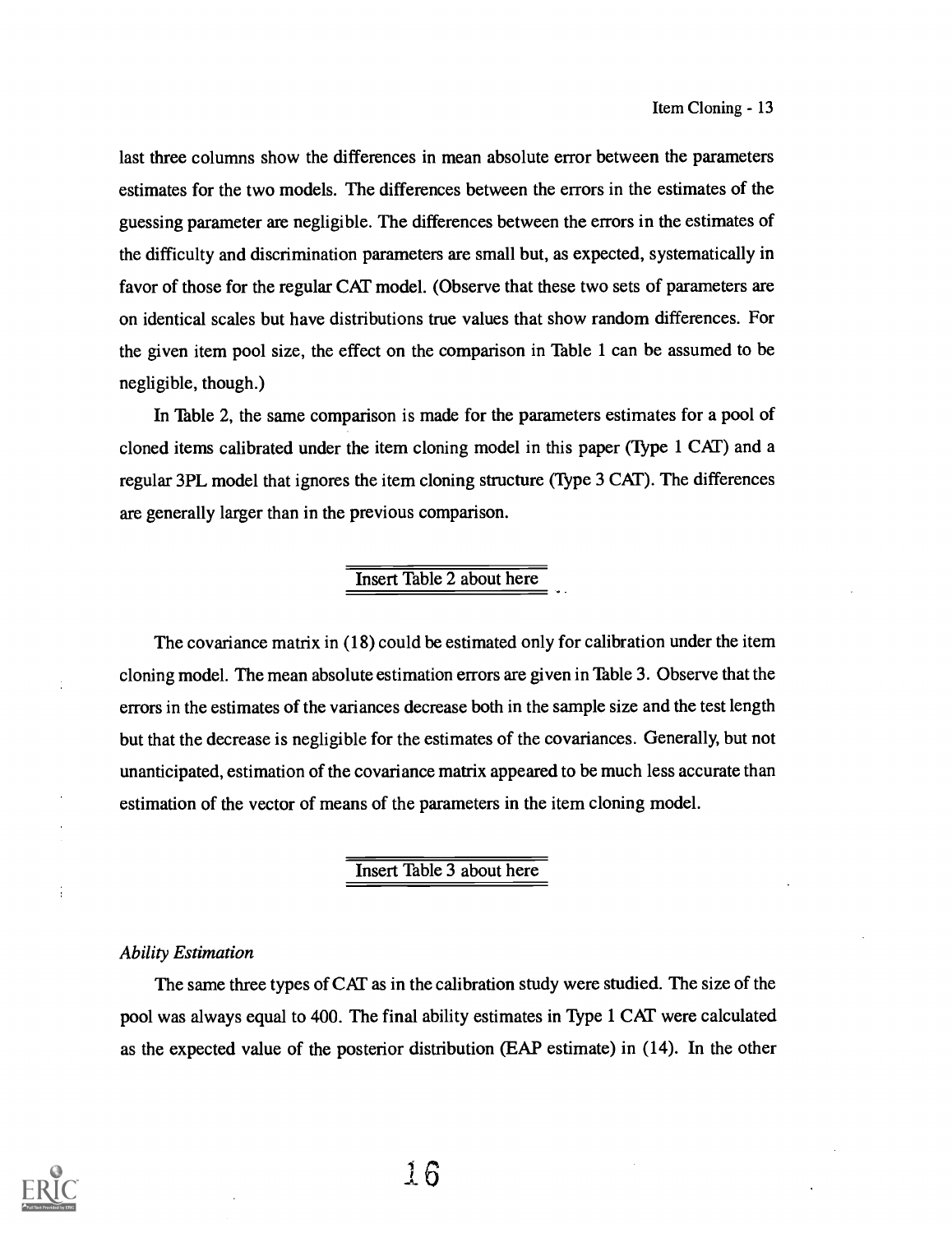two types of CAT, EAP estimates under the regular 3PL model with the prior in (4) were calculated.

The following additional variables were manipulated:

(1) test length:  $n=20$ , 30 and 40 items.

(2) true ability value:  $\theta = -2.0, -1.0, 0.0, 1.0,$  and  $2.0,$  and  $\theta \sim N(0, 1)$ .

For each condition, 400 examinees were simulated. The item parameters were redrawn for every simulee. The mean absolute errors in the ability estimates are shown in Table 4. The comparison between the errors for Type 1 and Type 2 CAT shows the price in efficiency to be paid for item cloning with second-stage random sampling of clones from parent items. The differences were negligible for  $\theta$  values close to zero but increased toward the tails of the  $\theta$  distribution. This change is due to the use of the standard normal prior in (4) which favors item selection near  $\theta = 0$  at the beginning of the test for both types of CAT The comparison between Type 3 and Type 1 CAT shows the additional loss of accuracy if the dependencies between responses to items cloned from the same parent is not modeled. These differences were negligible for  $\theta$  values close to zero but again increased toward the tails of the  $\theta$  distribution. The average error across sampling of examinees from a standard normal population showed the same pattern but with smaller values. Also, both series of differences showed a tendency to decrease in the length of the test, albeit the tendency was smaller for the types of CAT with item cloning than for regular CAT.

# Insert Table 4 about here

# **Conclusion**

The advantage of CAT with item cloning is a potentially large reduction in the resources needed for item pool development. The price to be paid for this advantage is a reduction in the accuracy of the ability estimates. For the typical test length in the current adaptive testing programs of  $n = 30$ , the decrease in the average accuracy of

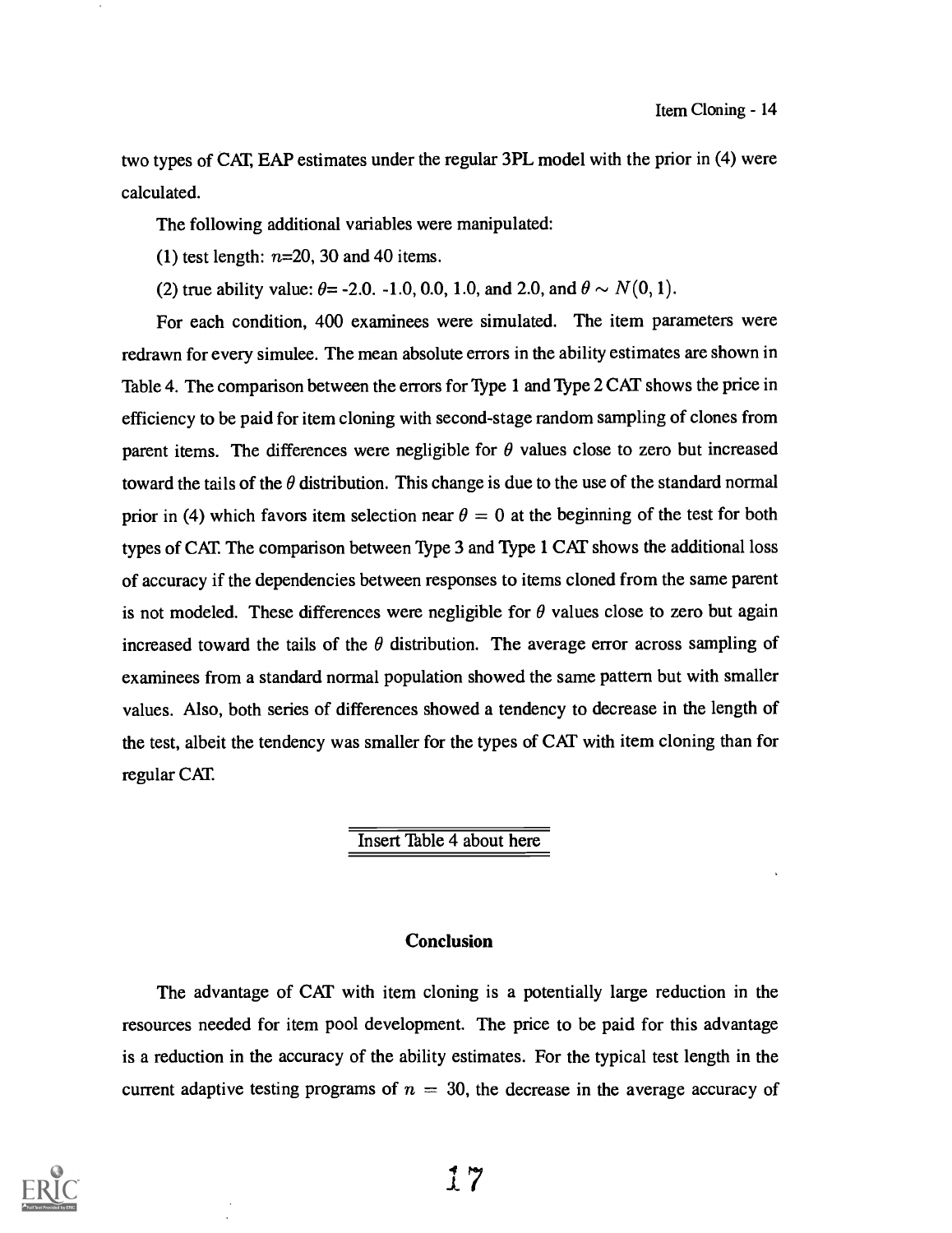$\bar{\bf J}$ 

ability estimation across a normal population of examinees was slightly over 10% for the multilevel model in this paper. The decrease can easily be compensated by added 2-4 items to the test. It is left to the testing agent to decide if the trade-off by the reduction in item pool development costs and test length is advantageous.

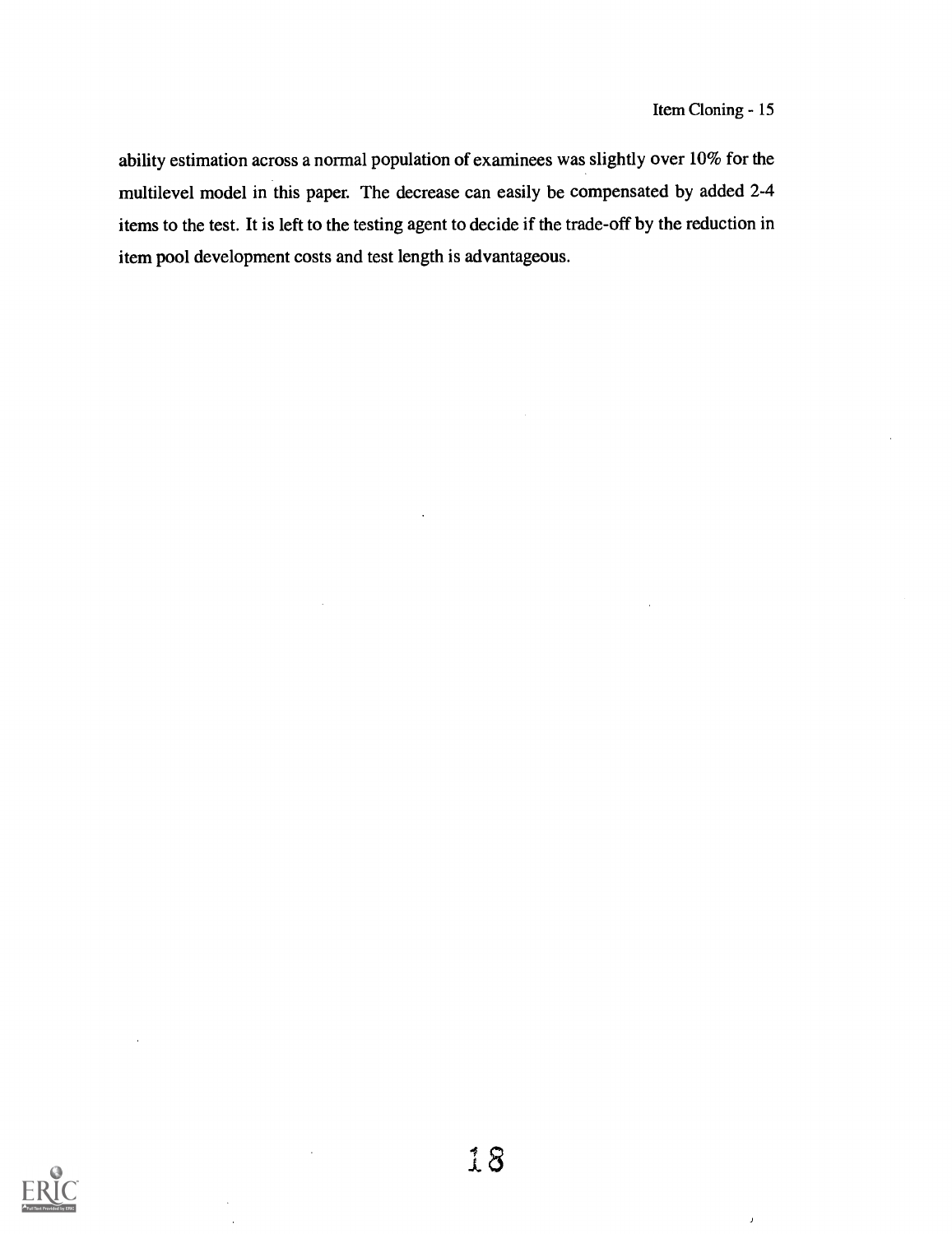#### **References**

Albers, W, Does, R. J. M. M., Imbos, Tj., & Janssen, M. P E. (1989). A stochastic growth model applied to repeated test of academic knowledge. Psychometrika, 54, 451- 466.

Bejar, I. I. (1993). A generative approach to psychological and educational measurement. In N. Frederiksen, R. J. Mislevy, & I. I. Bejar (Eds.), Test theory for a new generation of tests (pp. 323-357). Hillsdale, NJ: Lawrence Erlbaum Associates.

Bock, R. D., & Zimowski, M. E (1997). Multiple group IRT. In W. J. van der Linden & R. K. Hambleton (Eds.), Handbook of modern item response theory (pp. 433-448). New York: Springer-Verlag.

Bormuth, J. R. (1970). On the theory of achievement test items. Chicago, IL: University of Chicago Press.

Bradlow, E. T., Wainer, H., Wang, X. (1999). A Bayesian random effects model for testlets. Psychometrika, 64, 153-168.

Efron, B. (1977). Discussion on maximum likelihood from incomplete data via the EM algorithm (by A. P Demster, N. M. Laird and D. B. Rubin). Journal of the Royal Statistical Society (Series B), 39, 1-38.

Glas, C. A. W. (2000). Item calibration and parameter drift. In W. J. van der Linden & C. A. W. Glas (Eds.), Computerized adaptive testing: Theory and practice (pp. 183-199). Norwell, MA: Kluwer Academic Publishers.

Hively, W, Patterson, H. L., & Page, S. H. (1968). A 'universe-defined" system of arithmetic achievement items. Journal of Educational Measurement, 5, 275-290.

Janssen, R., Tuerlinckx, F., Meulders, M. & de Boeck, P. (2000). A hierarchical IRT model for criterion-referenced measurement. Journal od Educational and Behavioral Statistics, 25, 285-306.

Louis, T A. (1982). Finding the observed information matrix when using the EM algorithm. Journal of the Royal Statistical Society, Series B, 44, 226-233.

Lord, F. M., & Novick, M. R. (1968). Statistical theories of mental test scores. Reading, MA: Addision-Wesley.



I 9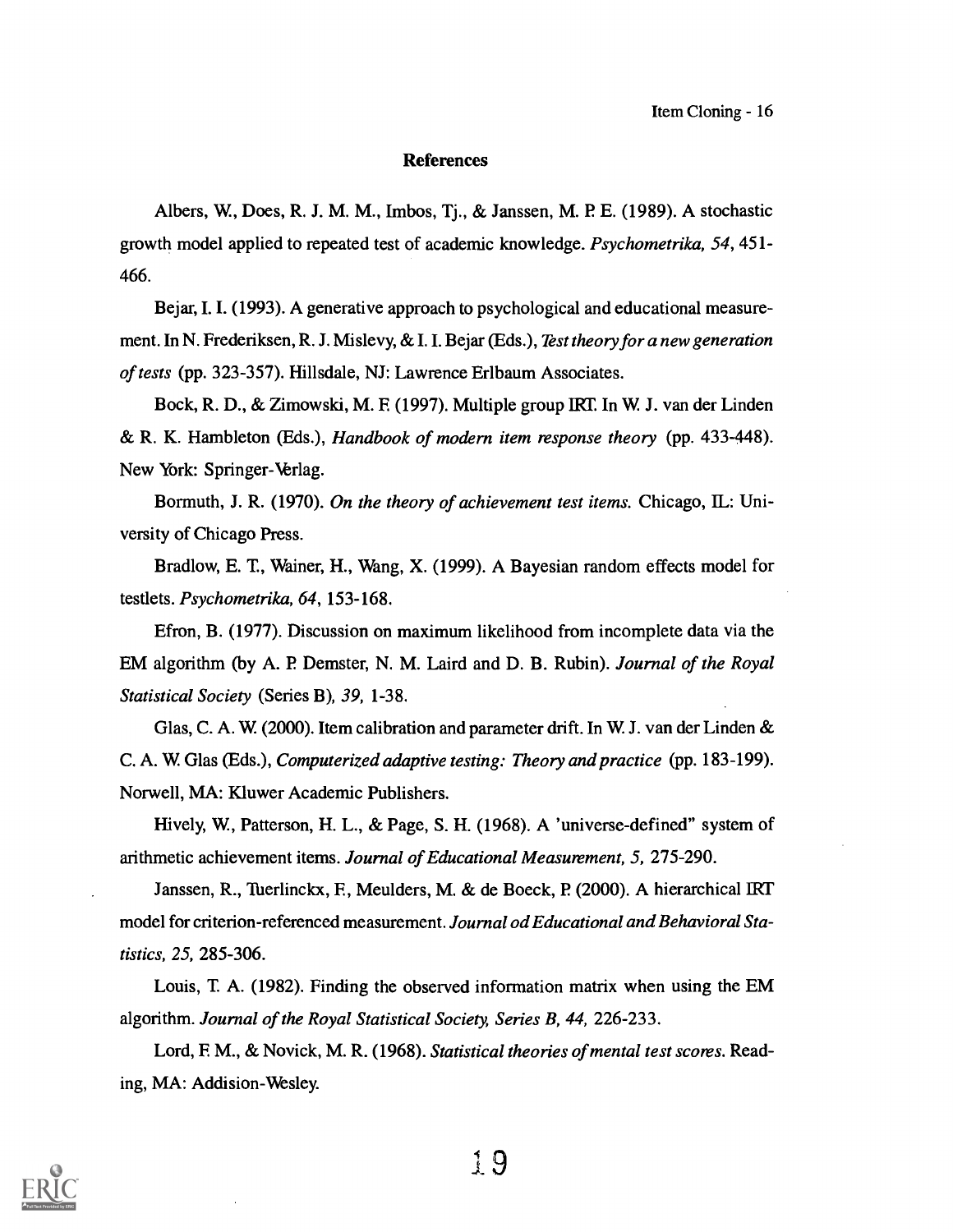Macready, G. B. (1983). The use of generalizability theory for assessing relations among items within domains in diagnostic testing. Applied Psychological Measurement, 7, 149-157.

Macready, G. B., & Merwin, J. C. (1973). Homogeneity witin item forms in domain referenced testing. Educational and Psychological Measurement, 33, 351-360.

Meisner, R., Luecht, R. M., Reckase, M. D. (1993). The comparability of the statistical characteristics of test items generated by computer algorithms (ACT Reserach Report Series Nop. 93-9). Iowa City, IA: ACT, Inc.

Millman, J., & Westman, R.S. (1989). Computer-assisted writing of achievement test items: Toward a future technology. Journal of Educational Measurement, 26, 177-190.

Mislevy, R. J. (1986). Bayes modal estimation in item response models. Pychometrika, 51, 177-195.

Osburn, H. G. (1968). Item sampling for achievement testing. *Educational and Psy*chological Measurements, 28, 95-104.

Roid, G., & Haladyna, T. 91982). A technology for test-item writing. New York: Academic Press.

van der Linden, W.J. (1998). Bayesian item-selection criteria for adaptive testing. Psychometrika, 63, 201-216.

van der Linden, W.J., & Pashley, P.J. (2000). Item selection and ability estimation in adaptive testing. In W.J. van der Linden & C.A.W. Glas (Eds.), Computerized adaptive testing: Theory and practice (pp. 1-25). Norwell, MA: Kluwer Academic Publishers.

Wainer, H., Bradlow, E. T., & Du, Z. (2000). Testlet response theory: An analog for the 3PL model useful in testlet-bsed adaptive testing. In W.J. van der Linden & Glas (Eds.), *Computerized adaptive testing: Theory and practice* (pp. 245-269). Norwell, MA: Kluwer Academic Publishers.

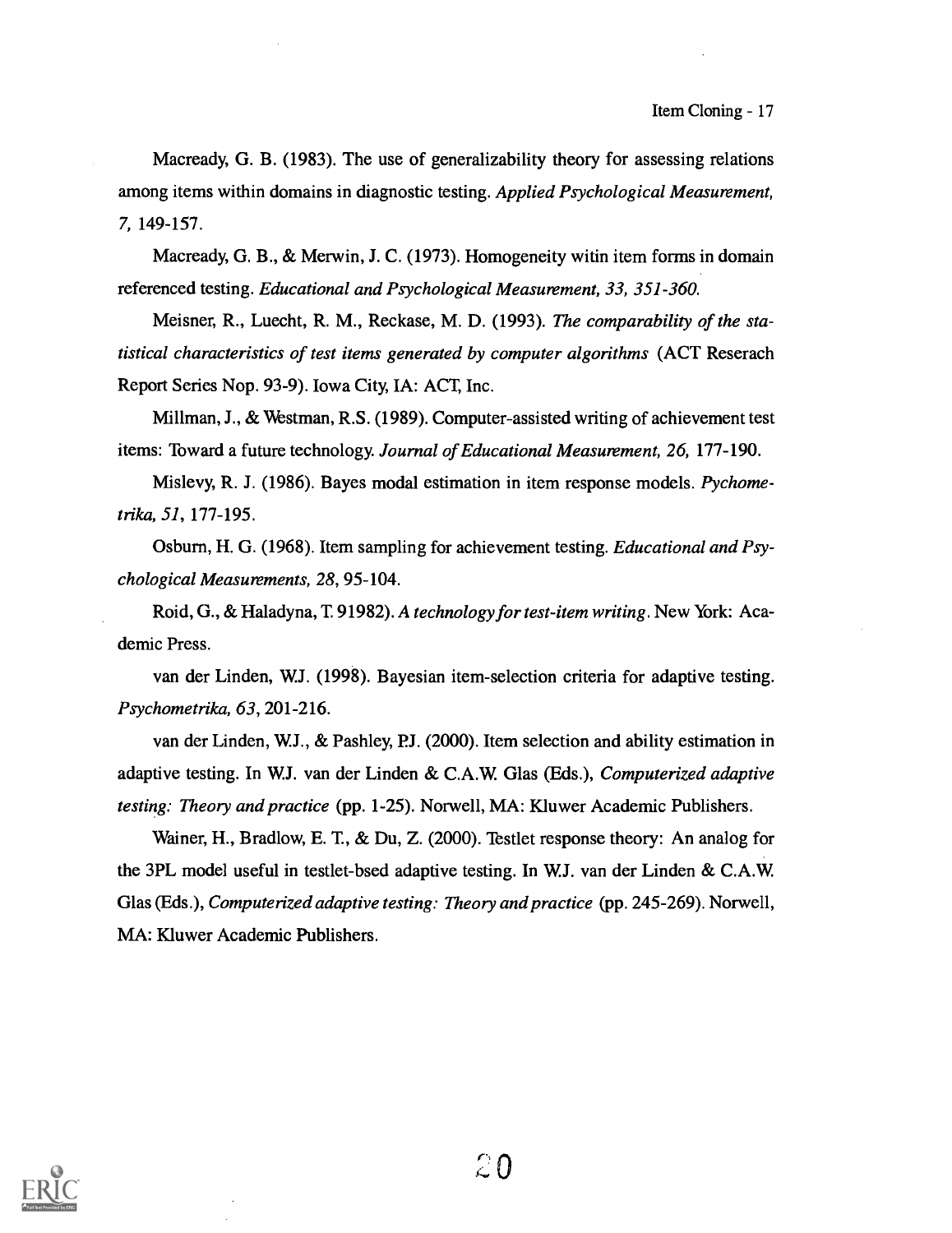# Appendix A: Bayes Model Estimates for the Item Cloning Model

The marginal probability of observing response pattern  $x_j$  is enhanced with a conjugate prior  $p(\mu_p, \Sigma_p \mid \mu_0, \Sigma_0)$ . The conjugate prior distribution for  $\mu_p$  and  $\Sigma_p$  is a product of a normal and an inverse-Wishart distribution (see, for instance, Box & Tiao, 1973). The marginal probability of examinee j's response vector now becomes

$$
p(\mathbf{x}_j; \boldsymbol{\eta}) = \int \dots \int \prod_p p(\mathbf{x}_j \mid \theta, \boldsymbol{\xi}_{jp}) p(\boldsymbol{\xi}_{jp} | \boldsymbol{\mu}_p, \boldsymbol{\Sigma}_p) p(\boldsymbol{\mu}_p, \boldsymbol{\Sigma}_p \mid \boldsymbol{\mu}_0, \boldsymbol{\Sigma}_0) \phi(\theta) d\boldsymbol{\xi}_{jp} d\theta.
$$
\n(A.1)

Consider the complete data specification

$$
p(\mathbf{x}, \boldsymbol{\xi}, \theta \mid \boldsymbol{\mu}, \boldsymbol{\Sigma}) = \prod_{j} \prod_{p} p(\mathbf{x}_{jp} \mid \theta, \boldsymbol{\xi}_p) p(\boldsymbol{\xi}_{jp} \mid \boldsymbol{\mu}_p, \boldsymbol{\Sigma}_p) p(\boldsymbol{\mu}_p, \boldsymbol{\Sigma}_p \mid \boldsymbol{\mu}_0, \boldsymbol{\Sigma}_0) \phi(\theta). \quad (19)
$$

The factors

$$
\prod_j \prod_p p(\boldsymbol{\xi}_{jp}|\boldsymbol{\mu}_p,\boldsymbol{\Sigma}_p)p(\boldsymbol{\mu}_p,\boldsymbol{\Sigma}_p\mid\boldsymbol{\mu}_0,\boldsymbol{\Sigma}_0)
$$

entail a normal model with a normal-inverse-Wishart prior, with parameters,  $\mu_0$  and  $\Sigma_0$ ,  $v_0$  the degrees of freedom for the prior of  $\Sigma_p$  and  $\kappa_0$  the degrees of freedom for  $\mu_0$ . Then the posterior is also inverse-Wishart distributed with parameters

$$
\mu_s = \frac{n}{\kappa_0 + n} \bar{\xi}_s + \frac{\kappa_0}{\kappa_0 + n} \mu_0
$$
  
\n
$$
v = v_0 + n
$$
  
\n
$$
\kappa = \kappa_0 + n
$$
  
\n
$$
\Sigma_p = S_p + \frac{\kappa_0 n}{\kappa_0 + n} (\bar{\xi}_p - \mu_0) (\bar{\xi}_p - \mu_0)^T + \Sigma_o,
$$

where  $S_p = \sum_{j=1}^{n} (\xi_p - \bar{\xi}_p)(\xi_p - \bar{\xi}_p)^T$ .

As can be verified in (9), the likelihood equations are the posterior expectations of the first-order derivatives of the complete data likelihood. Analogous to (11)-(13), we

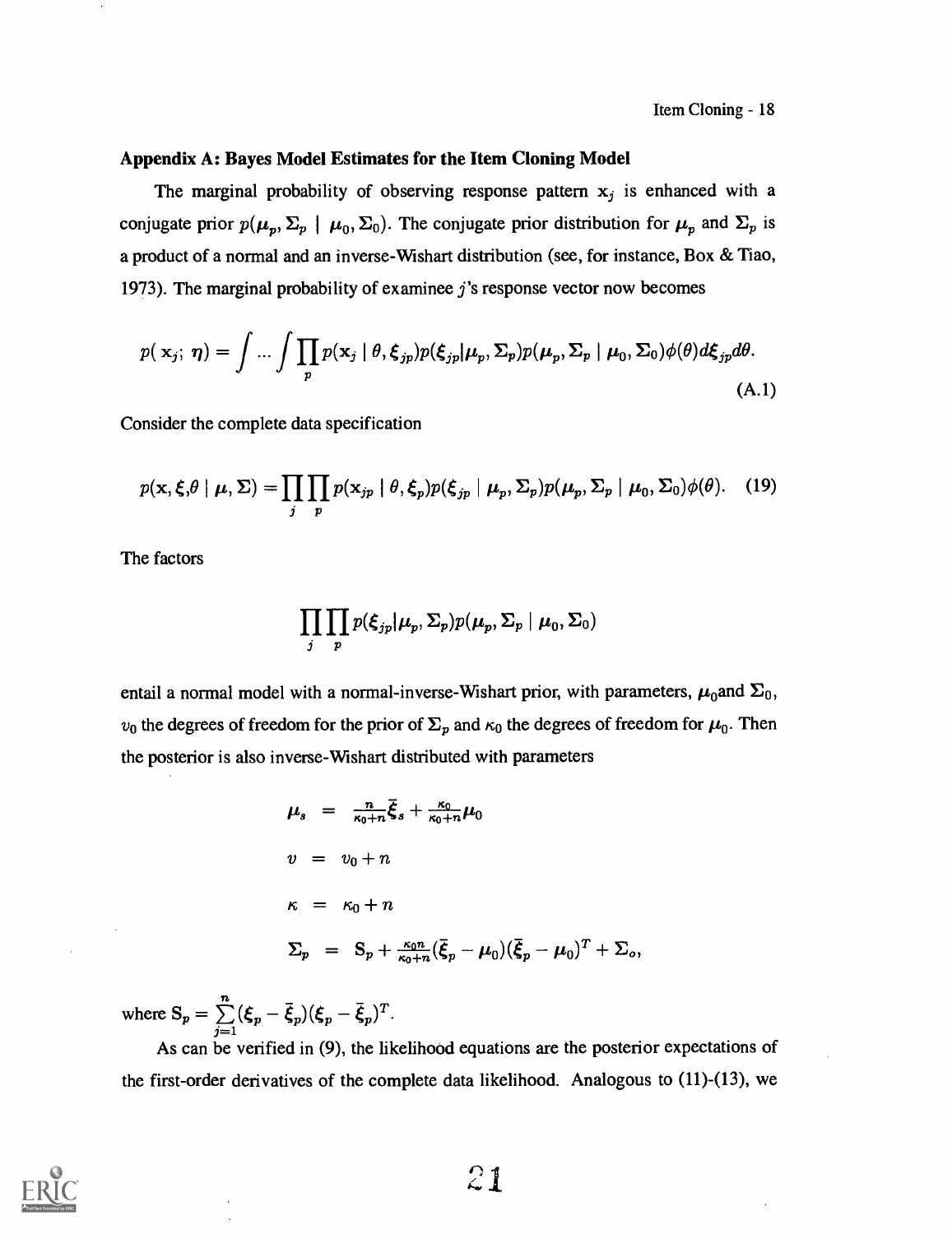Item Cloning - 19

 $\overline{a}$ 

now have

$$
\mu_p = \frac{1}{\kappa_0 + n} \sum_j E(\xi_s \mid \mathbf{x}_j, \boldsymbol{\eta}) + \frac{\kappa_0}{\kappa_0 + n} \mu_0,
$$
 (A.3)

 $\ddot{\bullet}$ 

and

$$
\Sigma_p = \sum_j E\left[ (\xi_p - \bar{\xi}_p)(\xi_p - \bar{\xi}_p)^T \mid \mathbf{x}_j, \boldsymbol{\eta} \right] + \frac{\kappa_0}{\kappa_0 + n} (\bar{\xi}_p - \mu_0)(\bar{\xi}_p - \mu_0)^T + \Sigma_o, \text{ (A.4)}
$$

with

 $\bar{\mathcal{A}}$ 

 $\bar{z}$ 

$$
\bar{\boldsymbol{\xi}}_p = \sum_j E(\boldsymbol{\xi} \mid \mathbf{x}_j, \boldsymbol{\eta}).
$$

 $\mathcal{A}^{\mathcal{A}}$ 

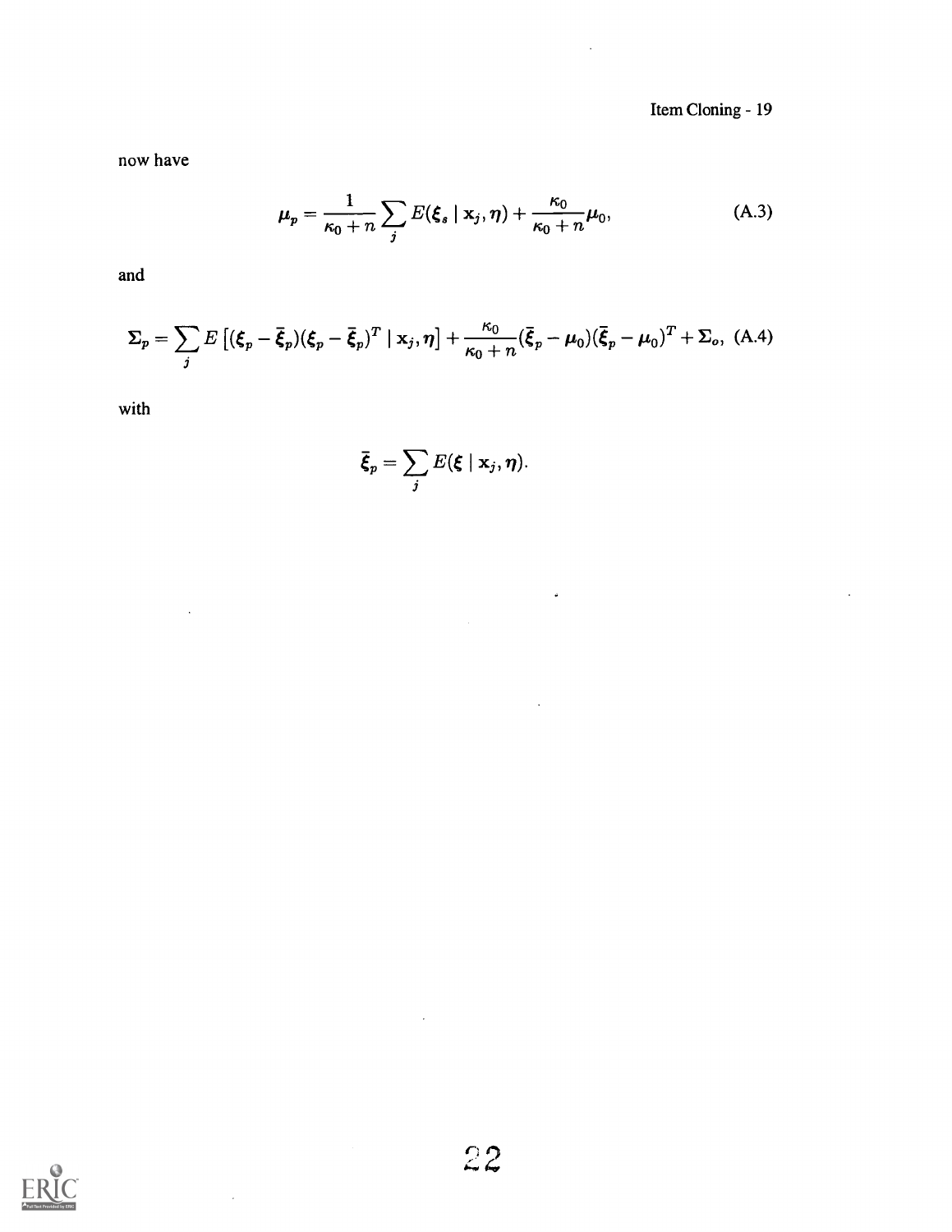$\sim$   $\sim$ 

 $\sim$   $\ell$ 

|                  |       | Mean absolute error in item parameter estimates |         |                       |          |      |                       |          |      |                       |  |
|------------------|-------|-------------------------------------------------|---------|-----------------------|----------|------|-----------------------|----------|------|-----------------------|--|
|                  |       |                                                 | Type 1  |                       | Type 2   |      |                       | $1 - 2$  |      |                       |  |
| $\boldsymbol{n}$ | $\,N$ | $\alpha$                                        | $\beta$ | $\boldsymbol{\gamma}$ | $\alpha$ | β    | $\boldsymbol{\gamma}$ | $\alpha$ | β    | $\boldsymbol{\gamma}$ |  |
| 20               | 100   | .312                                            | .395    | .061                  | .304     | .385 | .060                  | .008     | .010 | .001                  |  |
|                  | 400   | .238                                            | .292    | .056                  | .219     | .278 | .057                  | .019     | .014 | $-.001$               |  |
|                  | 1000  | .201                                            | .241    | .051                  | .172     | .222 | .051                  | .029     | .019 | .000                  |  |
| 30               | 100   | .306                                            | .384    | .059                  | .295     | .369 | .059                  | .011     | .015 | .000                  |  |
|                  | 400   | .228                                            | .281    | .054                  | .213     | .261 | .054                  | .015     | .020 | .000                  |  |
|                  | 1000  | .189                                            | .251    | .052                  | .165     | .230 | .052                  | .024     | .021 | .000                  |  |
| 40               | 100   | .299                                            | .384    | .060                  | .287     | .374 | .060                  | .012     | .010 | .000                  |  |
|                  | 400   | .222                                            | .286    | .055                  | .202     | .264 | .055                  | .020     | .022 | .000                  |  |
|                  | 1000  | .189                                            | .229    | .051                  | .161     | .219 | .050                  | .028     | .010 | .001                  |  |

Table 1

 $\mathcal{L}_{\mathrm{in}}$ 

 $\bar{\mathcal{A}}$ 

 $\hat{\mathcal{A}}$ 



 $\sim 10^{11}$ 

÷,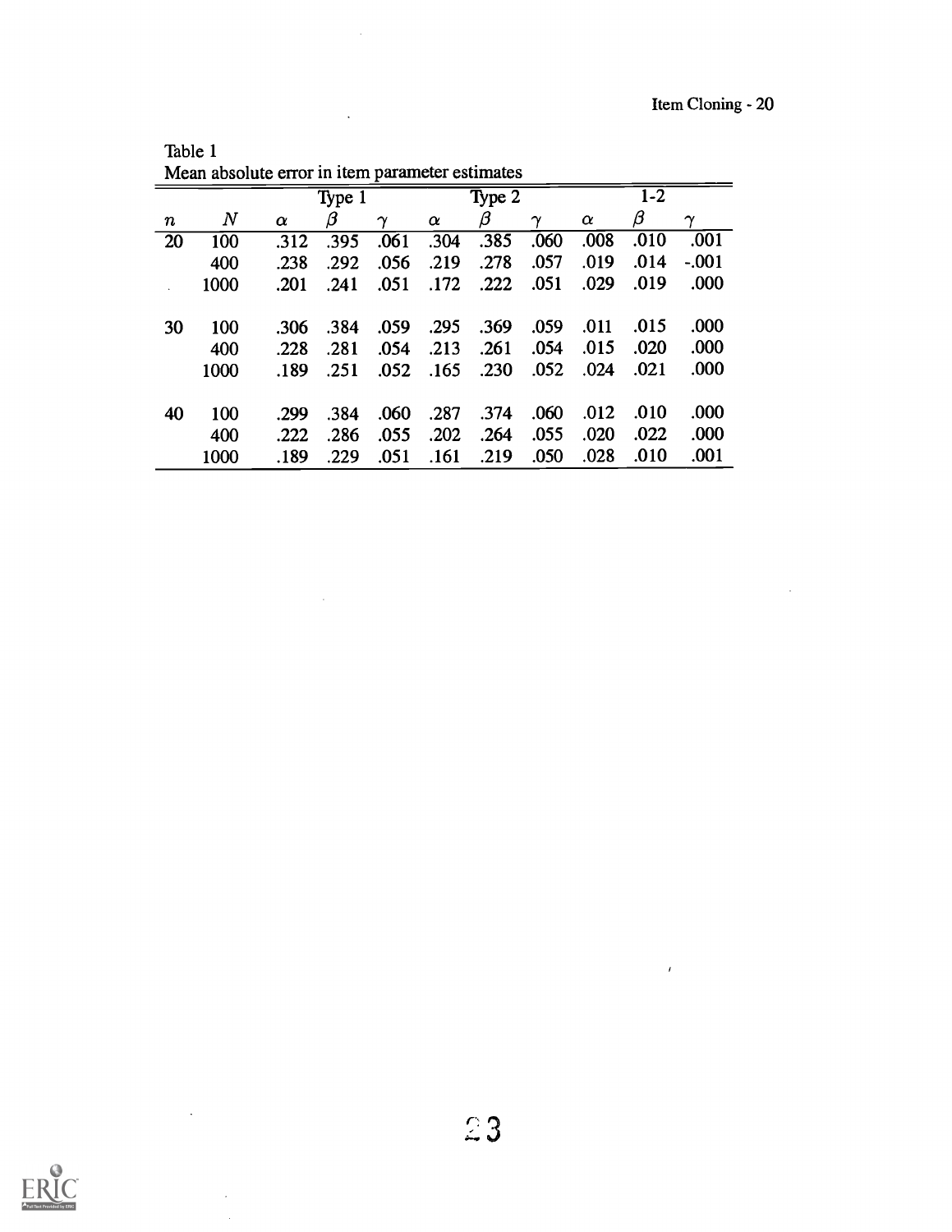$\sim$   $\sim$ 

| $3 - 1$<br>Type 3<br>Type 1<br>$\boldsymbol{N}$<br>β<br>β<br>β<br>$\alpha$<br>$\gamma$<br>$\alpha$<br>$\gamma$<br>$\alpha$<br>$\boldsymbol{\gamma}$<br>$\boldsymbol{n}$<br>.000<br>100<br>.395<br>20<br>.353<br>.409<br>.061<br>.061<br>.041<br>.014<br>.312 |
|--------------------------------------------------------------------------------------------------------------------------------------------------------------------------------------------------------------------------------------------------------------|
|                                                                                                                                                                                                                                                              |
|                                                                                                                                                                                                                                                              |
|                                                                                                                                                                                                                                                              |
| .292<br>.039<br>.238<br>.056<br>.018<br>400<br>.310<br>.054<br>$-.002$<br>.277                                                                                                                                                                               |
| .201<br>.000<br>1000<br>.051<br>.051<br>.043<br>.034<br>.244<br>.275<br>.241                                                                                                                                                                                 |
|                                                                                                                                                                                                                                                              |
| 100<br>.306<br>.059<br>.015<br>.023<br>.058<br>.384<br>$-.001$<br>.407<br>30<br>.321                                                                                                                                                                         |
| .281<br>.228<br>.029<br>.022<br>.000<br>400<br>.054<br>.259<br>.303<br>.054                                                                                                                                                                                  |
| .052<br>.000<br>.052<br>.189<br>.251<br>.052<br>1000<br>.026<br>.277<br>.241                                                                                                                                                                                 |
|                                                                                                                                                                                                                                                              |
| 100<br>.299<br>$.384 \quad .060$<br>.022<br>.057<br>.016<br>$-.003$<br>40<br>.321<br>.400                                                                                                                                                                    |
| .286<br>.222<br>.055<br>400<br>.257<br>.303<br>.054<br>0.35<br>.017<br>$-.001$                                                                                                                                                                               |
| .001<br>.189<br>.051<br>1000<br>.052<br>.229<br>.049<br>.048<br>.238<br>.277                                                                                                                                                                                 |

Table 2<br>Mean absolute error in it

 $\ddot{\phantom{a}}$ 

 $\ddot{\phantom{0}}$  $\bar{z}$ 



 $\sim$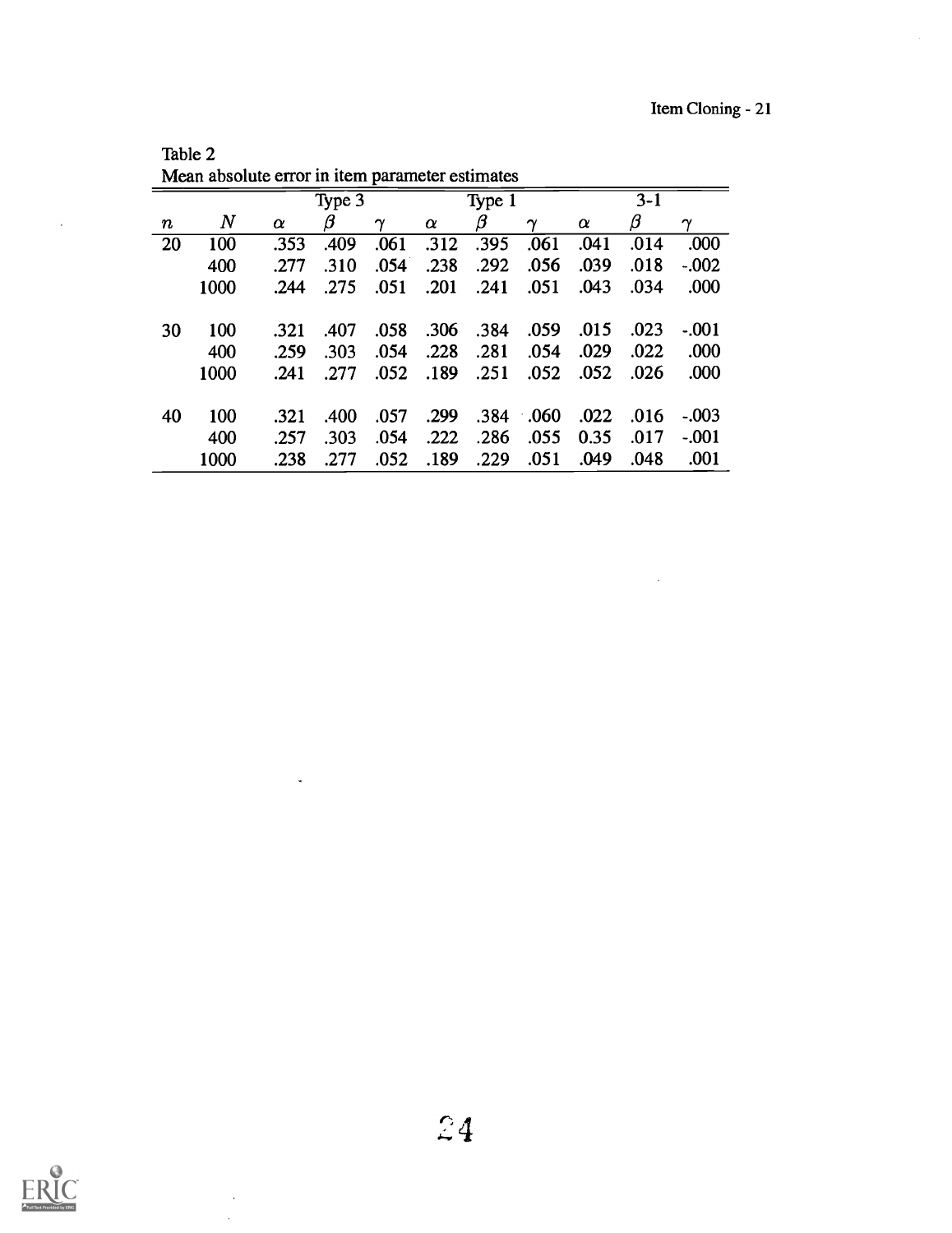| Mean absolute error for estimates of item covariance matrix |       |                         |                               |                        |                             |                                     |                                 |  |  |
|-------------------------------------------------------------|-------|-------------------------|-------------------------------|------------------------|-----------------------------|-------------------------------------|---------------------------------|--|--|
| $\overline{S}$                                              | $\,N$ | $\sigma_{\log{\alpha}}$ | $\sigma_{\boldsymbol{\beta}}$ | $\sigma_{\rm log}$ ity | $\sigma_{\log \alpha\beta}$ | $\sigma_{\log \alpha \log i\gamma}$ | $\sigma_{\beta}$ logit $\gamma$ |  |  |
| 20                                                          | 100   | .040                    | .278                          | .0070                  | .149                        | .024                                | .122                            |  |  |
|                                                             | 400   | .028                    | .223                          | .0066                  | .136                        | .017                                | .125                            |  |  |
|                                                             | 1000  | .026                    | .218                          | .0053                  | .132                        | .017                                | .122                            |  |  |
| 30                                                          | 100   | .042                    | .241                          | .0070                  | .141                        | .024                                | .123                            |  |  |
|                                                             | 400   | .027                    | .223                          | .0068                  | .132                        | .017                                | .122                            |  |  |
|                                                             | 1000  | .027                    | .215                          | .0050                  | .137                        | .017                                | .126                            |  |  |
| 40                                                          | 100   | .034                    | .275                          | .0058                  | .134                        | .020                                | .110                            |  |  |
|                                                             | 400   | .026                    | .206                          | .0055                  | .116                        | .016                                | .105                            |  |  |
|                                                             | 1000  | .025                    | .207                          | .0050                  | .116                        | .016                                | .107                            |  |  |

Table 3



 $\bar{z}$  $\ddot{\phantom{a}}$ 

 $\sim$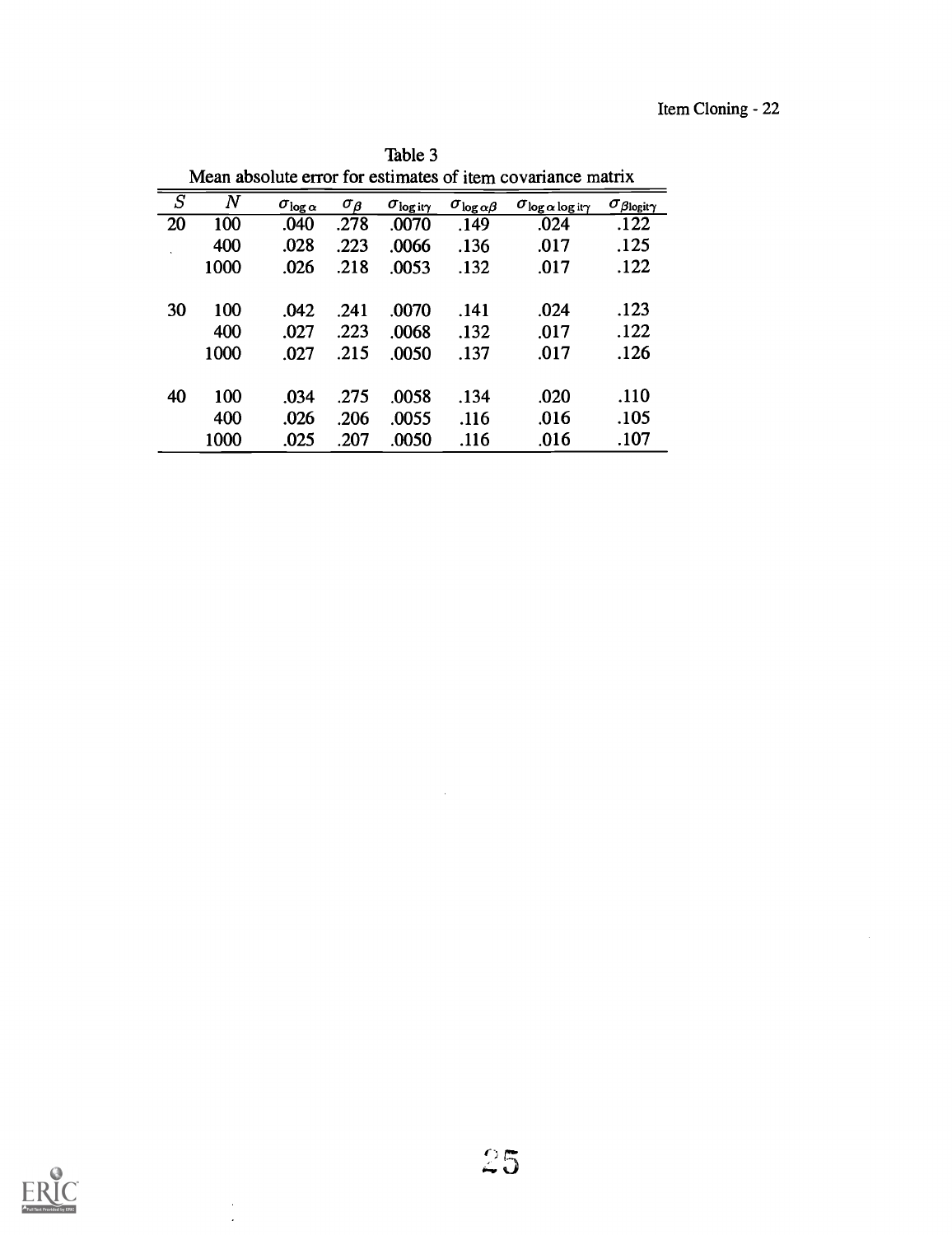| Table 4                                  |                |        |                      |       |      |      |        |  |  |
|------------------------------------------|----------------|--------|----------------------|-------|------|------|--------|--|--|
| Mean absolute error in ability estimates |                |        |                      |       |      |      |        |  |  |
|                                          | Type of        |        | θ<br><b>Standard</b> |       |      |      |        |  |  |
| $\pmb{n}$                                | <b>CAT</b>     | $-2.0$ | $-1.0$               | 0.0   | 1.0  | 2.0  | Normal |  |  |
| 20                                       |                | .560   | .285                 | 0.263 | .268 | .421 | .291   |  |  |
|                                          | $\overline{2}$ | .438   | .256                 | 0.257 | .202 | .348 | .282   |  |  |
|                                          | 3              | .557   | .292                 | 0.264 | .248 | .468 | .290   |  |  |
| 30                                       | 1              | .476   | .285                 | .261  | .225 | .365 | .260   |  |  |
|                                          | $\overline{2}$ | .364   | .240                 | .257  | .153 | .275 | .230   |  |  |
|                                          | 3              | .489   | .279                 | .256  | .207 | .403 | .258   |  |  |
| 40                                       | 1              | .436   | .265                 | 0.255 | .175 | .307 | .223   |  |  |
|                                          | $\overline{2}$ | .332   | .219                 | 0.255 | .132 | .248 | .204   |  |  |
|                                          | 3              | .453   | .247                 | 0.264 | .152 | .341 | .234   |  |  |



 $\mathcal{L}_{\text{max}}$  and  $\mathcal{L}_{\text{max}}$ 

 $\ddot{\phantom{0}}$ 

 $\sim$ 

 $\label{eq:2.1} \frac{1}{\sqrt{2}}\int_{\mathbb{R}^3}\frac{1}{\sqrt{2}}\left(\frac{1}{\sqrt{2}}\right)^2\frac{1}{\sqrt{2}}\left(\frac{1}{\sqrt{2}}\right)^2\frac{1}{\sqrt{2}}\left(\frac{1}{\sqrt{2}}\right)^2\frac{1}{\sqrt{2}}\left(\frac{1}{\sqrt{2}}\right)^2.$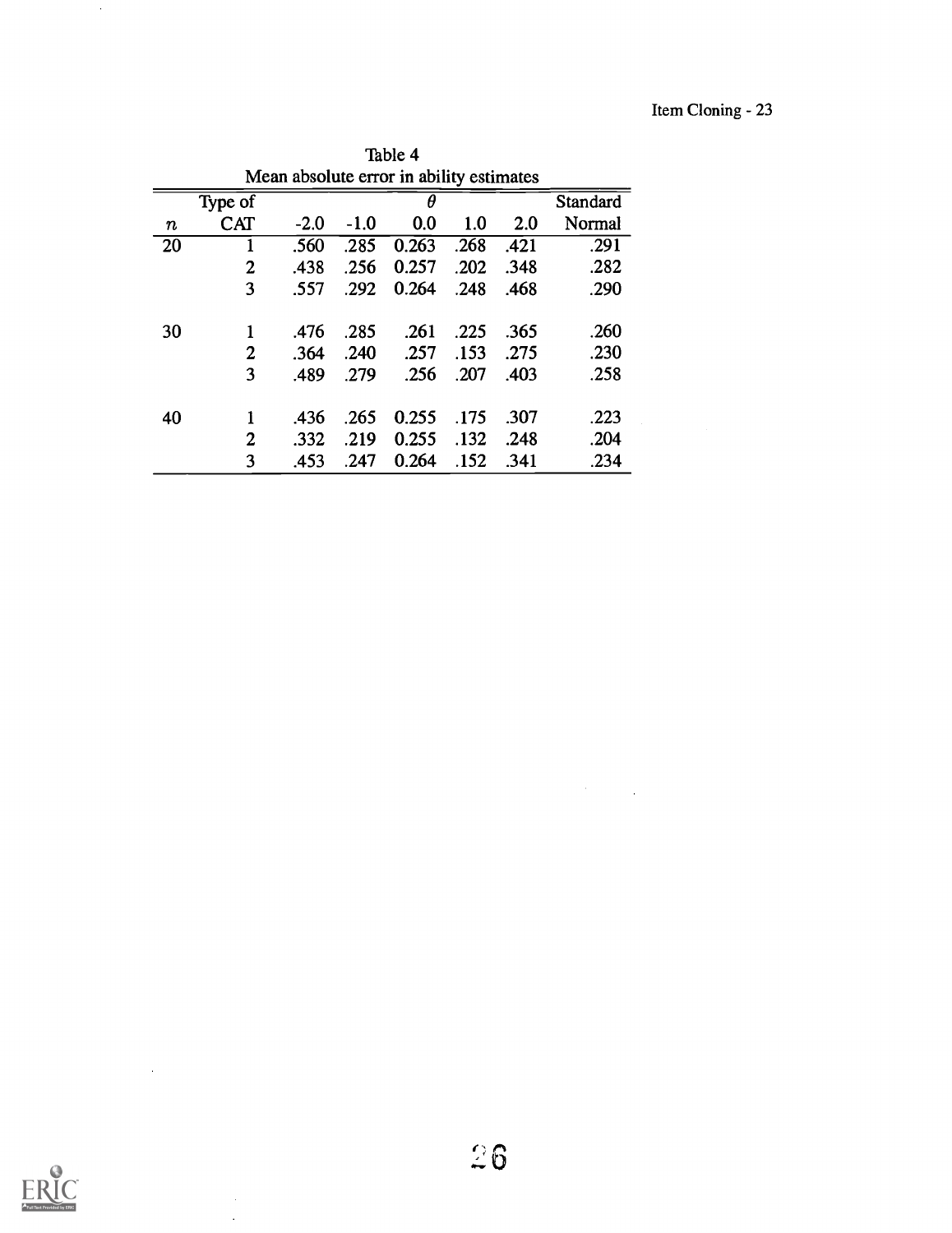# Titles of Recent Research Reports from the Department of Educational Measurement and Data Analysis. University of Twente, Enschede, The Netherlands.

- RR-01-10 C.A.W. Glas & W.J. van der Linden, Computerized Adaptive Testing with Item Clones
- RR-01-09 C.A.W. Glas & R.R. Meijer, A Bayesian Approach to Person Fit Analysis in Item Response Theory Models
- RR-01-08 W.J. van der Linden, Computerized Test Construction
- RR-01-07 L.S. Sotaridona & R.R. Meijer, Two New Statistics to Detect Answer Copying
- RR-01-06 L.S. Sotaridona & R.R. Meijer, Statistical Properties of the K-index for Detecting Answer Copying
- RR-01-05 I. Hendrawan, C.A.W. Glas, & R.R. Meijer, The Effect of Person Misfit on Classification Decisions
- RR-01-04 R. Ben-Yashar, S. Nitzan & H.J. Vos, Optimal Cutoff Points in Single and Multiple Tests for Psychological and Educational Decision Making
- RR-01-03 R.R. Meijer, Outlier Detection in High-Stakes Certification Testing
- RR-01-02 R.R. Meijer, Diagnosing Item Score Patterns using IRT Based Person-Fit **Statistics**
- RR-01-01 W.J. van der Linden & H. Chang, Implementing Content Constraints in Alpha-Stratified Adaptive testing Using a Shadow test Approach
- RR-00-11 B.P. Veldkamp & W.J. van der Linden, Multidimensional Adaptive Testing with Constraints on Test Content
- RR-00-10 W.J. van der Linden, A Test-Theoretic Approach to Observed-Score equating
- RR-00-09 W.J. van der Linden & E.M.L.A. van Krimpen- Stoop, Using Response Times to Detect Aberrant Responses in Computerized Adaptive Testing
- RR-00-08 L. Chang & W.J. van der Linden & H.J. Vos, A New Test-Centered Standard-Setting Method Based on Interdependent Evaluation of Item Alternatives
- RR-00-07 W.J. van der linden, Optimal Stratification of Item Pools in a-Stratified Computerized Adaptive Testing
- RR-00-06 C.A.W. Glas & H.J. Vos, Adaptive Mastery Testing Using a Multidimensional IRT Model and Bayesian Sequential Decision Theory
- RR-00-05 B.P. Veldkamp, Modifications of the Branch-and-Bound Algorithm for Application in Constrained Adaptive Testing
- RR-00-04 B.P. Veldkamp, Constrained Multidimensional Test Assembly
- RR-00-03 J.P. Fox & C.A.W. Glas, Bayesian Modeling of Measurement Error in Predictor Variables using Item Response Theory

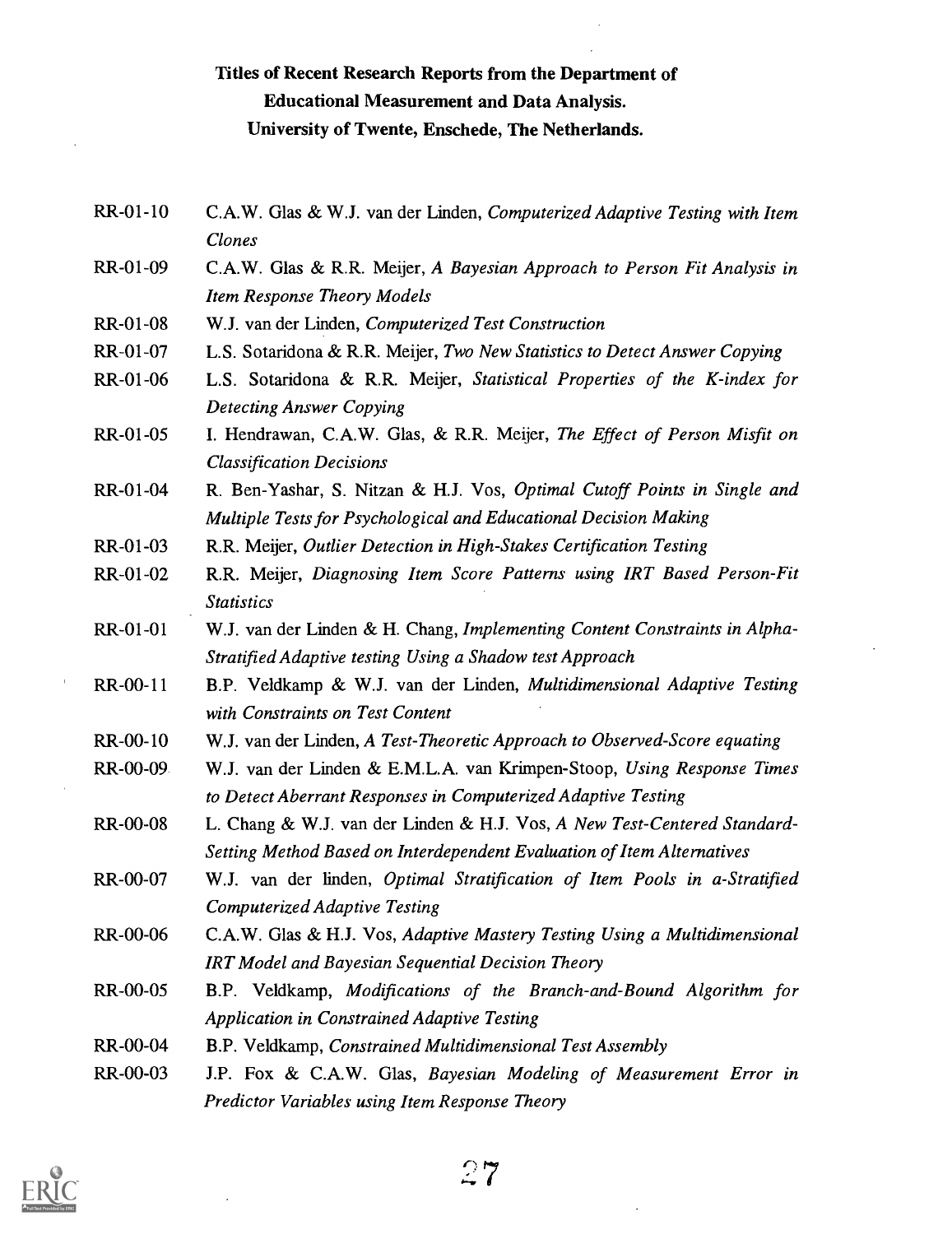RR-00-02 J.P. Fox, Stochastic EM for Estimating the Parameters of a Multilevel IRT Model RR-00-01 E.M.L.A. van Krimpen-Stoop & R.R. Meijer, Detection of Person Misfit in Computerized Adaptive Tests with Polytomous Items RR-99-08 W.J. van der Linden & J.E. Carlson, Calculating Balanced Incomplete Block Designs for Educational Assessments RR-99-07 N.D. Verhelst & F. Kaftandjieva, A Rational Method to Determine Cutoff Scores RR-99-06 G. van Engelenburg, Statistical Analysis for the Solomon Four-Group Design RR-99-05 E.M.L.A. van Krimpen-Stoop & R.R. Meijer, CUSUM-Based Person-Fit Statistics for Adaptive Testing RR-99-04 H.J. Vos, A Minimax Procedure in the Context of Sequential Mastery Testing RR-99-03 B.P. Veldkamp & W.J. van der Linden, Designing Item Pools for Computerized Adaptive Testing RR-99-02 W.J. van der Linden, Adaptive Testing with Equated Number-Correct Scoring RR-99-01 R.R. Meijer & K. Sijtsma, A Review of Methods for Evaluating the Fit of Item Score Patterns on a Test RR-98-16 J.P. Fox & C.A.W. Glas, Multi-level IRT with Measurement Error in the Predictor Variables RR-98-15 C.A.W. Glas & H.J. Vos, Adaptive Mastery Testing Using the Rasch Model and Bayesian Sequential Decision Theory RR-98-14 A.A. Beguin & C.A.W. Glas, MCMC Estimation of Multidimensional IRT Models RR-98-13 E.M.L.A. van Krimpen -Stoop & R.R. Meijer, Person Fit based on Statistical Process Control in an AdaptiveTesting Environment RR-98-12 W.J. van der Linden, Optimal Assembly of Tests with Item Sets RR-98-11 W.J. van der Linden, B.P. Veldkamp & L.M. Reese, An Integer Programming Approach to Item Pool Design RR-98-10 W.J. van der Linden, A Discussion of Some Methodological Issues in International Assessments

Research Reports can be obtained at costs, Faculty of Educational Science and Technology, University of Twente, TO/OMD, P.O. Box 217, 7500 AE Enschede, The Netherlands.



 $\ddotsc$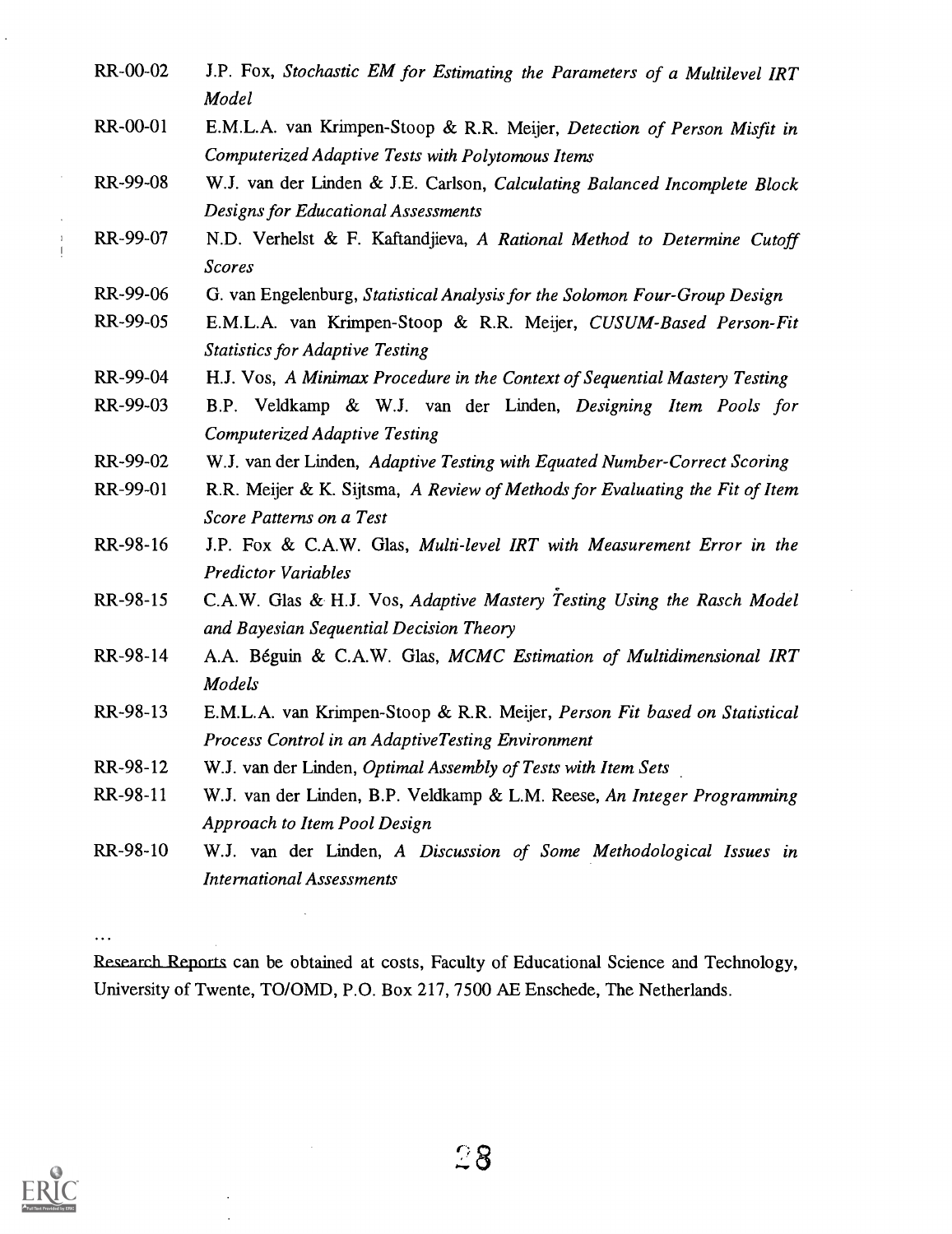